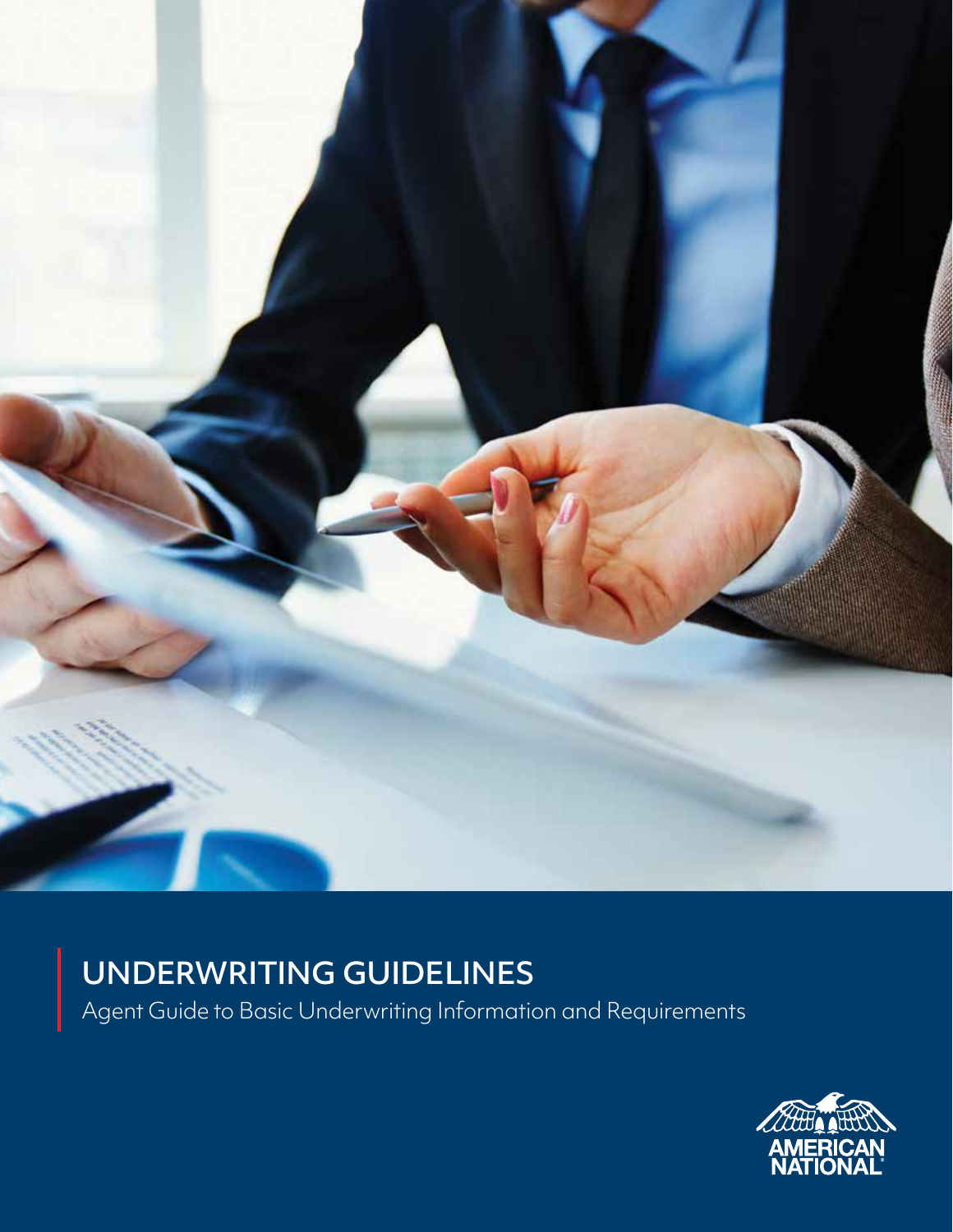

# Table of Contents

| <b>Approved Vendors</b>                  |  |
|------------------------------------------|--|
|                                          |  |
|                                          |  |
|                                          |  |
| Preferred Plus, Preferred, Standard Plus |  |
|                                          |  |
|                                          |  |
| <b>Special Financial Requirements</b>    |  |

| Special Financial Requirements                     |  |
|----------------------------------------------------|--|
|                                                    |  |
|                                                    |  |
|                                                    |  |
|                                                    |  |
|                                                    |  |
|                                                    |  |
|                                                    |  |
|                                                    |  |
|                                                    |  |
| Foreign Nationals Living in the U.S. Guidelines 30 |  |
|                                                    |  |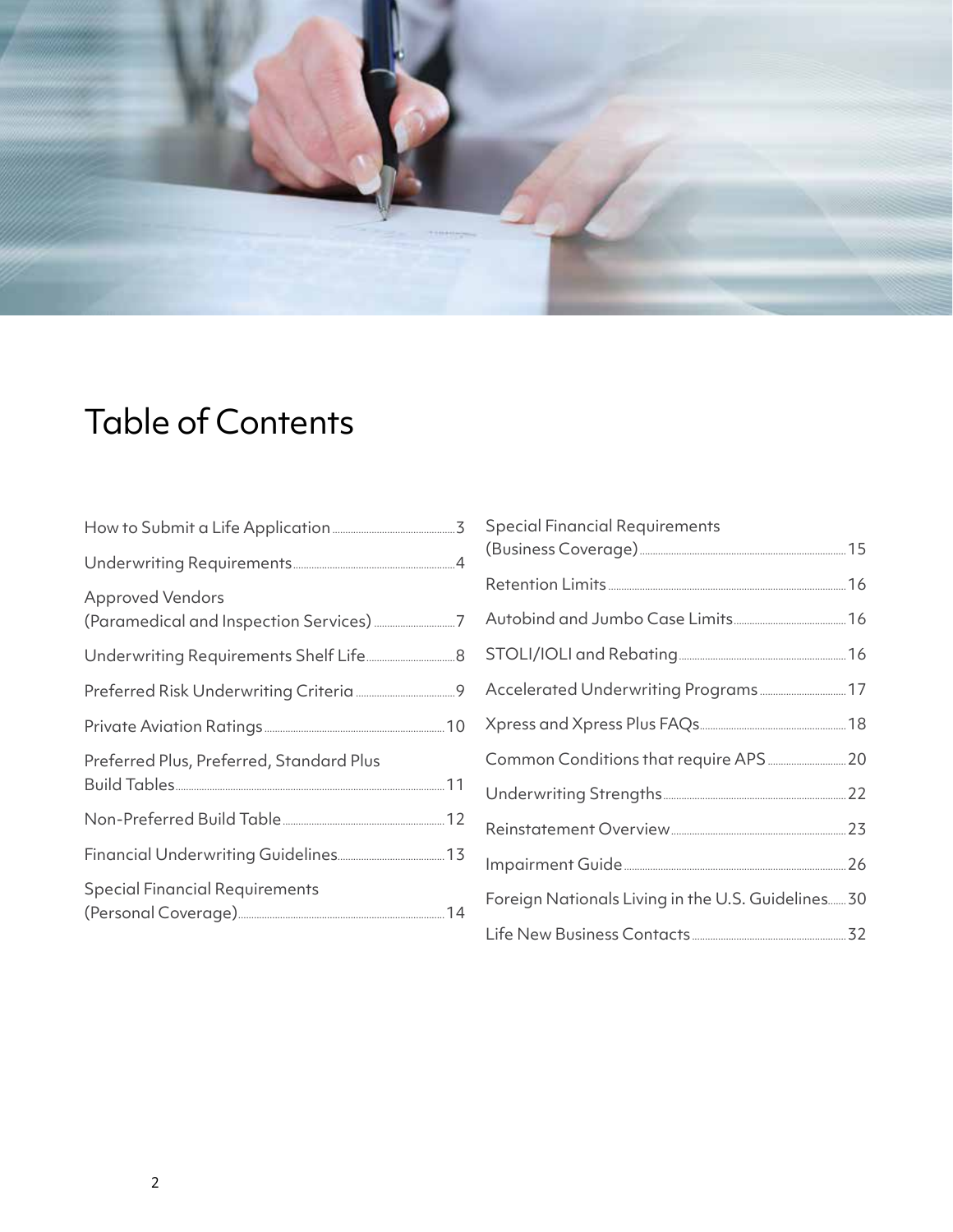# How to Submit a Life Application

### **Before Completing a Life Application Remember**

- The agent must be licensed and appointed, according to applicable state regulations.
- Applications cannot be dated prior to the agent's license appointment effective date with the company.
- Any application submitted from an agent that is not appointed with the company will be held in the Administrative Office pending compliance with state licensing appointment requirements.
- If state licensing appointment requirements are not met, the application will be incompleted.
- American National is not obligated to accept any business that is not in compliance with state regulations.

### **What are my options for submission?**

American National currently accepts life applications in the following formats:

| <b>Electronic application</b><br>through ExpertApp | Preferred Method! Access via the IMG website img.anicoweb.com or login to<br>your ExpertOffice account                                                                                        |                                                                                                                                                                                  |  |  |  |  |  |  |  |  |
|----------------------------------------------------|-----------------------------------------------------------------------------------------------------------------------------------------------------------------------------------------------|----------------------------------------------------------------------------------------------------------------------------------------------------------------------------------|--|--|--|--|--|--|--|--|
| <b>ExpertScan</b><br><b>Application</b>            | Scanned life apps can be submitted through your ExpertOffice account                                                                                                                          |                                                                                                                                                                                  |  |  |  |  |  |  |  |  |
| <b>Faxed Application</b>                           | You can fax all documents to 1-888-237-1012                                                                                                                                                   |                                                                                                                                                                                  |  |  |  |  |  |  |  |  |
| <b>Paper Application</b>                           | Paper applications can be mailed to:<br><b>Regular Mail:</b><br><b>American National Processing</b><br>Center<br><b>Life New Business</b><br><b>PO BOX 3297</b><br>Springfield, MO 65808-3297 | <b>Overnight Mail:</b><br><b>American National Insurance</b><br>Company<br><b>Mail Processing Center</b><br>Attn: LNB 3297<br>1949 E Sunshine St.,<br>Springfield, MO 65899-3297 |  |  |  |  |  |  |  |  |

### **Life Application Tips**

- The agent should examine the application thoroughly and become familiar with it before completing the information.
- All questions should be asked and all answers recorded completely and legibly, using black ink.
- Dashes, ditto marks and crosses have no legal meaning and are not valid answers.
- All boxes should be marked with Xs and not check marks. Those questions that do not apply should be left blank unless instructions are given to write "none."
- The agent has no right to change a signed application without the applicant's consent. Every alteration, erasure, correction, or addition made on the application must be initialed by the applicant.
- "White Out" is not acceptable on the application.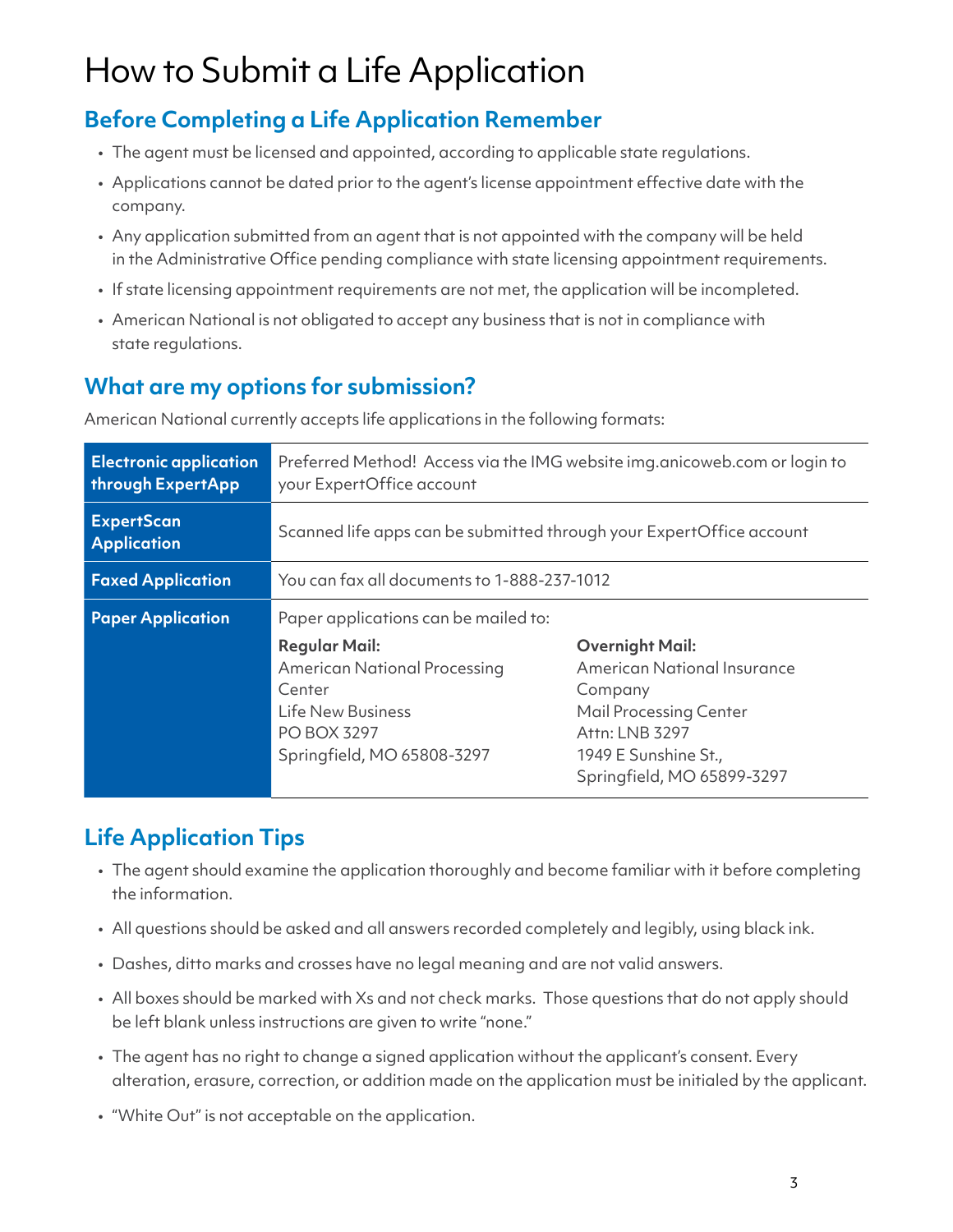# Underwriting Requirements

The charts below illustrate the underwriting requirements for American National life policies. In order to set your client's expectations properly, the charts below separate requirements by what will be ordered by the agent and what will be ordered by the home office.

**Before ordering requirements listed as "Agent Orders", please check with your agency to see if they handle the order of any requirements on your behalf.** 

### **Legend**

|                      | Automatic requirement. Agent can<br>order the requirements now.                                             |
|----------------------|-------------------------------------------------------------------------------------------------------------|
|                      | Wait! No automatic exam is required.<br>The agent orders the exam only at<br>American National's direction. |
|                      | Automatically ordered by American<br>National                                                               |
| Blood/<br><b>HOS</b> | Blood/HOS: Blood chemistry profile<br>& urinalysis                                                          |
| <b>EKG</b>           | Resting Electrocardiogram                                                                                   |
| <b>PFS</b>           | Financial Supplement: Form 4165<br>(Business Financial Statement for<br>Buy/Sell)                           |

| <b>SAS</b>                       | Senior Age Supplement                                                                                                                                                                           |
|----------------------------------|-------------------------------------------------------------------------------------------------------------------------------------------------------------------------------------------------|
| <b>PFIF</b>                      | Premium Funding Intent Form                                                                                                                                                                     |
| <b>Risk</b><br><b>Classifier</b> | Classifies risk by utilizing<br>characteristics derived from public<br>records, driving history, and credit<br>history.                                                                         |
| <b>MVR</b>                       | Motor Vehicle Report                                                                                                                                                                            |
| <b>APS</b>                       | Attending Physician Statement                                                                                                                                                                   |
| <b>TPF</b>                       | <b>Third Party Financials</b><br>(The agent/agency may provide this<br>instead of American National, if they<br>prefer. If the agent/agency is providing,<br>please notify us by cover letter.) |

| <b>Insured Age 18-40</b>                    |                                  |                           | <b>Agent Orders</b> |            | <b>Home Office Orders</b>     |                                  |                                         |  |                                                                |            |     |  |
|---------------------------------------------|----------------------------------|---------------------------|---------------------|------------|-------------------------------|----------------------------------|-----------------------------------------|--|----------------------------------------------------------------|------------|-----|--|
|                                             | <b>Face Amount</b>               | Blood/<br>HOS/<br>Paramed | <b>EKG</b>          | <b>PFS</b> | <b>Script</b><br><b>Check</b> | <b>Risk</b><br><b>Classifier</b> |                                         |  | <b>Electronic</b> Traditional<br>MVR   Inspection   Inspection | <b>APS</b> | TPF |  |
| <b>Xpress</b>                               | $0 - 49,999$                     |                           |                     |            |                               |                                  |                                         |  |                                                                |            |     |  |
| No automatic                                | $50,000 - 99,999$                |                           |                     |            |                               |                                  |                                         |  |                                                                |            |     |  |
| exams                                       | 100,000 - 249,999                |                           |                     |            |                               |                                  |                                         |  |                                                                |            |     |  |
| <b>Xpress Plus</b><br>No automatic<br>exams | 250,000 - 500,000 (e-App)        |                           |                     |            |                               |                                  | <b>Service Service</b>                  |  |                                                                |            |     |  |
|                                             | 500,001 - 1,000,000 (e-App)      |                           |                     |            |                               |                                  |                                         |  |                                                                |            |     |  |
|                                             | 250,000 - 500,000 (Paper)        |                           |                     |            |                               |                                  | - 1                                     |  |                                                                |            |     |  |
|                                             | $500,001 - 1,000,000$<br>(Paper) |                           |                     |            |                               |                                  |                                         |  |                                                                |            |     |  |
| <b>Traditional</b>                          | 1,000,001 - 1,500,000            |                           |                     |            |                               |                                  | $\mathcal{L}^{\text{max}}_{\text{max}}$ |  |                                                                |            |     |  |
| <b>Underwriting</b>                         | 1,500,001 - 3,000,000            |                           |                     |            |                               |                                  | <b>Service Service</b>                  |  |                                                                |            |     |  |
|                                             | 3,000,001 - 5,000,000            |                           |                     |            |                               |                                  |                                         |  |                                                                |            |     |  |
|                                             | 5,000,001 - 7,500,000            |                           |                     |            |                               |                                  |                                         |  |                                                                |            |     |  |
|                                             | 7,500,001 and up                 |                           |                     |            |                               |                                  |                                         |  |                                                                |            |     |  |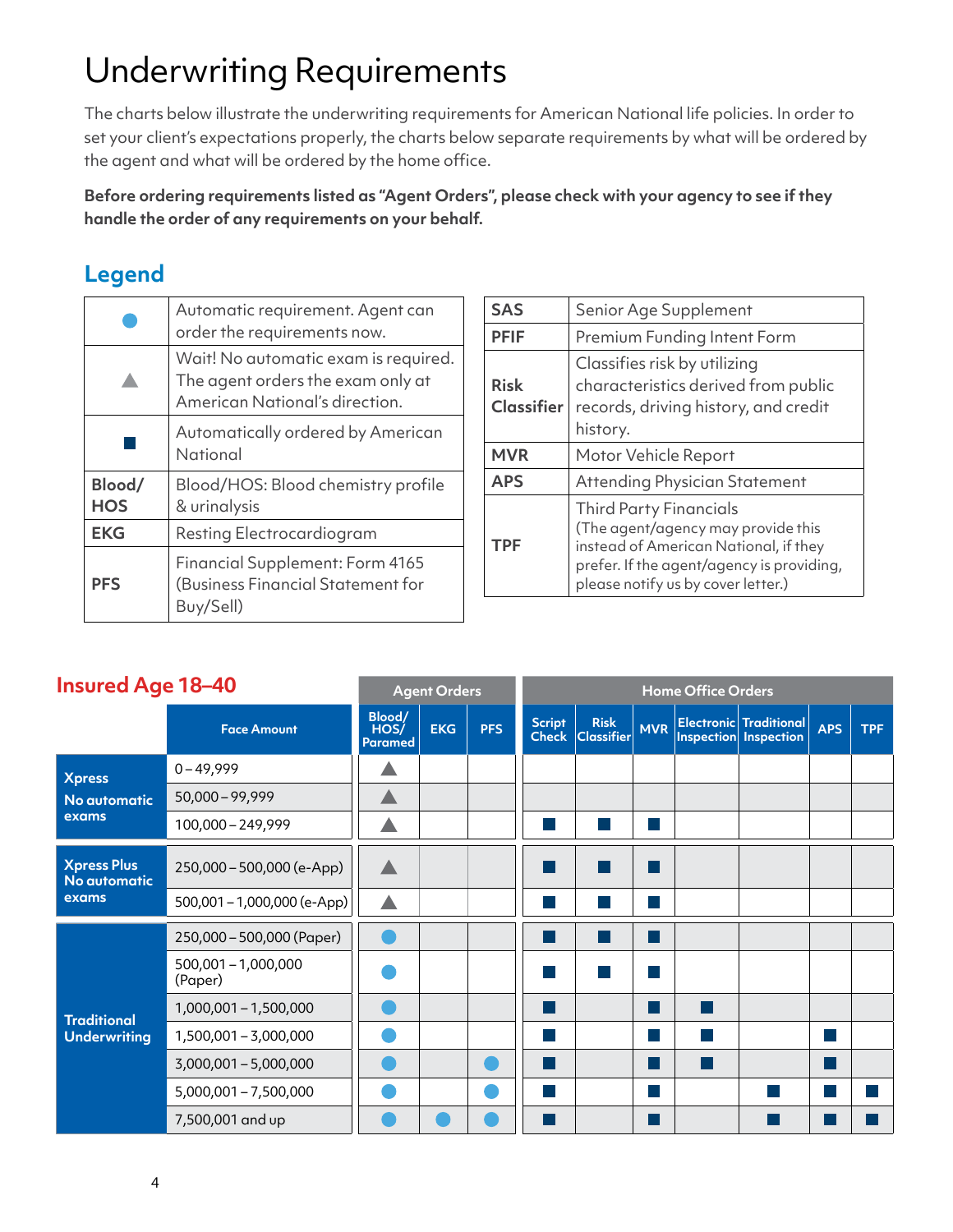| <b>Insured Age 41-50</b>                    |                                  |                           | <b>Agent Orders</b> |            |                               |                                  |                        | <b>Home Office Orders</b> |                                                        |            |            |
|---------------------------------------------|----------------------------------|---------------------------|---------------------|------------|-------------------------------|----------------------------------|------------------------|---------------------------|--------------------------------------------------------|------------|------------|
|                                             | <b>Face Amount</b>               | Blood/<br>HOS/<br>Paramed | <b>EKG</b>          | <b>PFS</b> | <b>Script</b><br><b>Check</b> | <b>Risk</b><br><b>Classifier</b> | <b>MVR</b>             |                           | <b>Electronic Traditional</b><br>Inspection Inspection | <b>APS</b> | <b>TPF</b> |
| <b>Xpress</b>                               | $0 - 49,999$                     |                           |                     |            |                               |                                  |                        |                           |                                                        |            |            |
| No automatic                                | $50,000 - 99,999$                |                           |                     |            |                               |                                  |                        |                           |                                                        |            |            |
| exams                                       | 100,000 - 249,999                |                           |                     |            |                               |                                  |                        |                           |                                                        |            |            |
| <b>Xpress Plus</b><br>No automatic<br>exams | 250,000 - 500,000 (e-App)        |                           |                     |            |                               |                                  | <b>Service Service</b> |                           |                                                        |            |            |
|                                             | 500,001-1,000,000(e-App)         |                           |                     |            |                               |                                  |                        |                           |                                                        |            |            |
|                                             | 250,000 - 500,000 (Paper)        |                           |                     |            |                               |                                  |                        |                           |                                                        |            |            |
|                                             | $500,001 - 1,000,000$<br>(Paper) |                           |                     |            |                               |                                  |                        |                           |                                                        |            |            |
| <b>Traditional</b>                          | 1,000,001 - 1,500,000            |                           |                     |            |                               |                                  | <b>Service Service</b> |                           |                                                        |            |            |
| <b>Underwriting</b>                         | 1,500,001 - 3,000,000            |                           |                     |            |                               |                                  |                        |                           |                                                        |            |            |
|                                             | 3,000,001 - 5,000,000            |                           |                     |            |                               |                                  |                        |                           |                                                        |            |            |
|                                             | 5,000,001 - 7,500,000            |                           |                     |            |                               |                                  |                        |                           |                                                        |            |            |
|                                             | 7,500,001 and up                 |                           |                     |            |                               |                                  |                        |                           |                                                        |            |            |

#### **Insured Age 51–60 Agent Orders Home Office Orders H**

| <u>Insured Age 51-60</u>                    |                           |                                  | <b>Agent Orders</b> |            | <b>Home Office Orders</b>     |                                  |            |  |                                                        |            |            |  |  |
|---------------------------------------------|---------------------------|----------------------------------|---------------------|------------|-------------------------------|----------------------------------|------------|--|--------------------------------------------------------|------------|------------|--|--|
|                                             | <b>Face Amount</b>        | Blood/<br>HOS/<br><b>Paramed</b> | <b>EKG</b>          | <b>PFS</b> | <b>Script</b><br><b>Check</b> | <b>Risk</b><br><b>Classifier</b> | <b>MVR</b> |  | <b>Electronic</b> Traditional<br>Inspection Inspection | <b>APS</b> | <b>TPF</b> |  |  |
| <b>Xpress</b>                               | $0 - 49,999$              |                                  |                     |            |                               |                                  |            |  |                                                        |            |            |  |  |
| No automatic                                | $50,000 - 99,999$         |                                  |                     |            |                               |                                  |            |  |                                                        |            |            |  |  |
| exams                                       | 100,000 - 249,999         |                                  |                     |            |                               |                                  |            |  |                                                        |            |            |  |  |
| <b>Xpress Plus</b><br>No automatic<br>exams | 250,000 - 500,000 (e-App) |                                  |                     |            |                               |                                  |            |  |                                                        |            |            |  |  |
|                                             | 250,000 - 500,000 (Paper) |                                  |                     |            | $\sim$                        |                                  |            |  |                                                        |            |            |  |  |
|                                             | $500,001 - 1,000,000$     |                                  |                     |            |                               |                                  |            |  |                                                        |            |            |  |  |
|                                             | 1,000,001 - 1,500,000     |                                  |                     |            |                               |                                  |            |  |                                                        |            |            |  |  |
| <b>Traditional</b><br><b>Underwriting</b>   | 1,500,001 - 3,000,000     |                                  |                     |            |                               |                                  |            |  |                                                        |            |            |  |  |
|                                             | 3,000,001 - 5,000,000     |                                  |                     |            |                               |                                  |            |  |                                                        |            |            |  |  |
|                                             | $5,000,001 - 7,500,000$   |                                  |                     |            |                               |                                  |            |  |                                                        |            |            |  |  |
|                                             | 7,500,001 and up          |                                  |                     |            |                               |                                  |            |  |                                                        |            |            |  |  |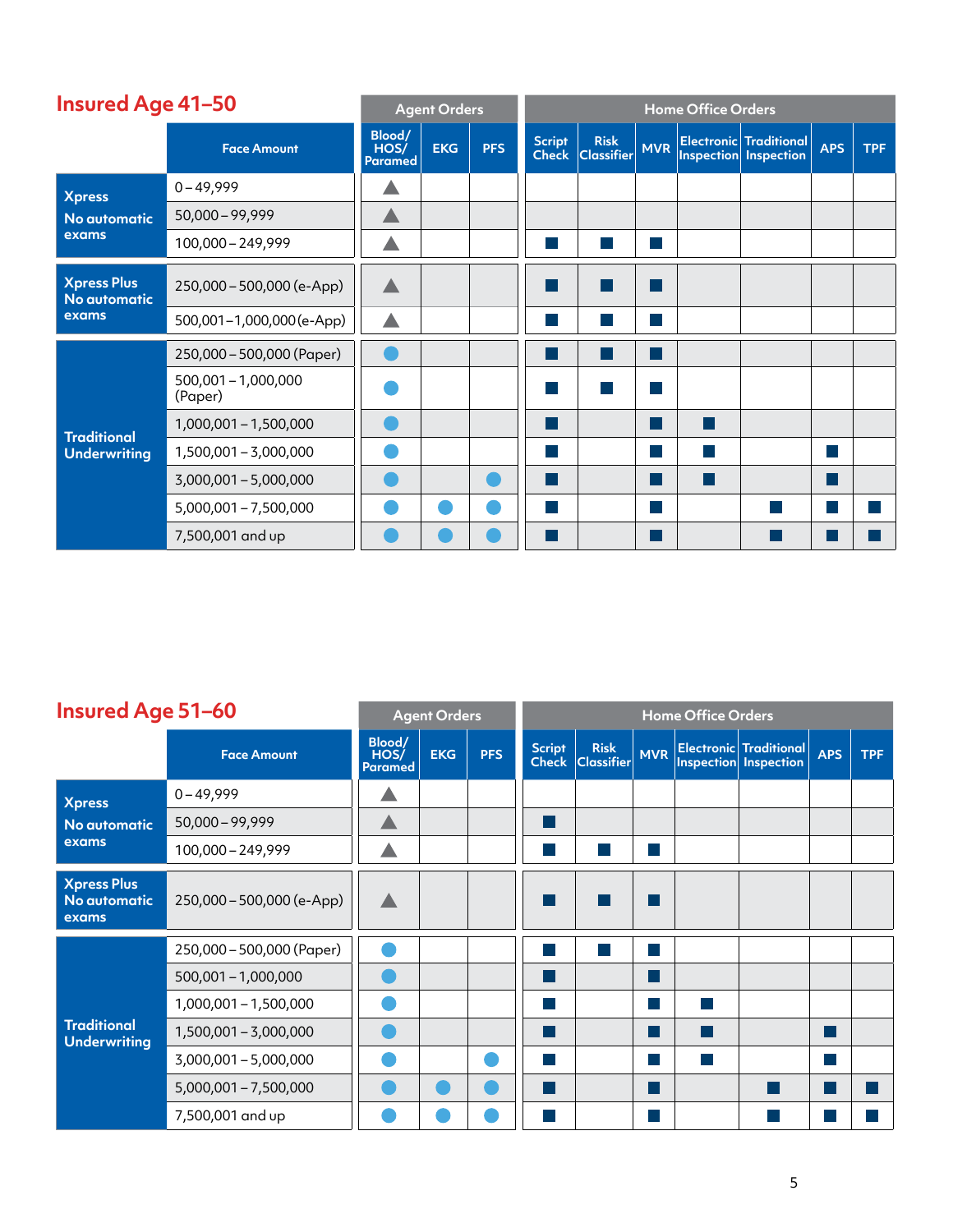| <b>Insured Age 61–65</b>                  |                         |                           | <b>Agent Orders</b> |            | <b>Home Office Orders</b> |                                     |  |  |                                                        |            |            |  |  |
|-------------------------------------------|-------------------------|---------------------------|---------------------|------------|---------------------------|-------------------------------------|--|--|--------------------------------------------------------|------------|------------|--|--|
|                                           | <b>Face Amount</b>      | Blood/<br>HOS/<br>Paramed | <b>EKG</b>          | <b>PFS</b> | <b>Script</b>             | <b>Risk</b><br>Check Classifier MVR |  |  | <b>Electronic</b> Traditional<br>Inspection Inspection | <b>APS</b> | <b>TPF</b> |  |  |
| <b>Xpress</b><br>No automatic<br>exams    | $0 - 49,999$            |                           |                     |            |                           |                                     |  |  |                                                        |            |            |  |  |
|                                           | $50,000 - 99,999$       |                           |                     |            |                           |                                     |  |  |                                                        |            |            |  |  |
|                                           | 100,000 - 249,999       |                           |                     |            |                           |                                     |  |  |                                                        |            |            |  |  |
|                                           | 250,000 - 500,000       |                           |                     |            |                           |                                     |  |  |                                                        |            |            |  |  |
|                                           | $500,001 - 1,000,000$   |                           |                     |            |                           |                                     |  |  |                                                        |            |            |  |  |
|                                           | 1,000,001 - 1,500,000   |                           |                     |            |                           |                                     |  |  |                                                        |            |            |  |  |
| <b>Traditional</b><br><b>Underwriting</b> | 1,500,001 - 3,000,000   |                           |                     |            |                           |                                     |  |  |                                                        |            |            |  |  |
|                                           | $3,000,001 - 5,000,000$ |                           |                     |            |                           |                                     |  |  |                                                        |            |            |  |  |
|                                           | $5,000,001 - 7,500,000$ |                           |                     |            |                           |                                     |  |  |                                                        |            |            |  |  |
|                                           | 7,500,001 and up        |                           |                     |            |                           |                                     |  |  |                                                        |            |            |  |  |

#### **Insured Age 66–70 Agent Orders Home Office Orders**

|                                           |                         |                                  | <b>Aydre</b> Orders |            | <b>TIONIC VINCE VIDED</b>     |                                  |            |  |                                                     |            |            |  |  |  |
|-------------------------------------------|-------------------------|----------------------------------|---------------------|------------|-------------------------------|----------------------------------|------------|--|-----------------------------------------------------|------------|------------|--|--|--|
|                                           | <b>Face Amount</b>      | Blood/<br>HOS/<br><b>Paramed</b> | <b>EKG</b>          | <b>PFS</b> | <b>Script</b><br><b>Check</b> | <b>Risk</b><br><b>Classifier</b> | <b>MVR</b> |  | $ $ Electronic Traditional<br>Inspection Inspection | <b>APS</b> | <b>TPF</b> |  |  |  |
|                                           | $0 - 24,999$            |                                  |                     |            |                               |                                  |            |  |                                                     |            |            |  |  |  |
|                                           | 25,000-49,999           | $\mathbf{\color{red}A}$          |                     |            |                               |                                  |            |  |                                                     |            |            |  |  |  |
|                                           | $50,000 - 99,999$       |                                  |                     |            |                               |                                  |            |  |                                                     |            |            |  |  |  |
|                                           | 100,000 - 249,999       |                                  |                     |            |                               |                                  |            |  |                                                     |            |            |  |  |  |
|                                           | 250,000 - 500,000       |                                  |                     |            |                               |                                  |            |  |                                                     |            |            |  |  |  |
| <b>Traditional</b><br><b>Underwriting</b> | $500,001 - 1,000,000$   |                                  |                     |            |                               |                                  |            |  |                                                     |            |            |  |  |  |
|                                           | 1,000,001 - 1,500,000   |                                  |                     |            |                               |                                  |            |  |                                                     |            |            |  |  |  |
|                                           | 1,500,001 - 3,000,000   |                                  |                     |            |                               |                                  |            |  |                                                     |            |            |  |  |  |
|                                           | 3,000,001 - 5,000,000   |                                  |                     |            |                               |                                  |            |  |                                                     |            |            |  |  |  |
|                                           | $5,000,001 - 7,500,000$ |                                  |                     |            |                               |                                  |            |  |                                                     |            |            |  |  |  |
|                                           | 7,500,001 and up        |                                  |                     |            |                               |                                  |            |  |                                                     |            |            |  |  |  |

| <b>Insured Age 71 &amp; Up</b>            | <b>Agent Orders</b>     |                                  |  | <b>Home Office Orders</b> |                 |  |  |  |                                         |  |  |
|-------------------------------------------|-------------------------|----------------------------------|--|---------------------------|-----------------|--|--|--|-----------------------------------------|--|--|
|                                           | <b>Face Amount</b>      | Blood/<br>HOS/<br><b>Paramed</b> |  | EKG   PFS   SAS   PFIF    | Script<br>Check |  |  |  | Risk MVR Electronic Traditional APS TPF |  |  |
|                                           | $0 - 24,999$            |                                  |  |                           |                 |  |  |  |                                         |  |  |
|                                           | 25,000-49,999           | $^{\small\frown}$ 1              |  |                           |                 |  |  |  |                                         |  |  |
|                                           | $50,000 - 99,999$       |                                  |  |                           |                 |  |  |  |                                         |  |  |
|                                           | 100,000 - 249,999       |                                  |  |                           |                 |  |  |  |                                         |  |  |
|                                           | 250,000 - 500,000       |                                  |  |                           |                 |  |  |  |                                         |  |  |
| <b>Traditional</b><br><b>Underwriting</b> | $500,001 - 1,000,000$   |                                  |  |                           |                 |  |  |  |                                         |  |  |
|                                           | 1,000,001 - 1,500,000   |                                  |  |                           |                 |  |  |  |                                         |  |  |
|                                           | 1,500,001 - 3,000,000   |                                  |  |                           |                 |  |  |  |                                         |  |  |
|                                           | 3,000,001 - 5,000,000   |                                  |  |                           |                 |  |  |  |                                         |  |  |
|                                           | $5,000,001 - 7,500,000$ |                                  |  |                           |                 |  |  |  |                                         |  |  |
|                                           | 7,500,001 and up        |                                  |  |                           |                 |  |  |  |                                         |  |  |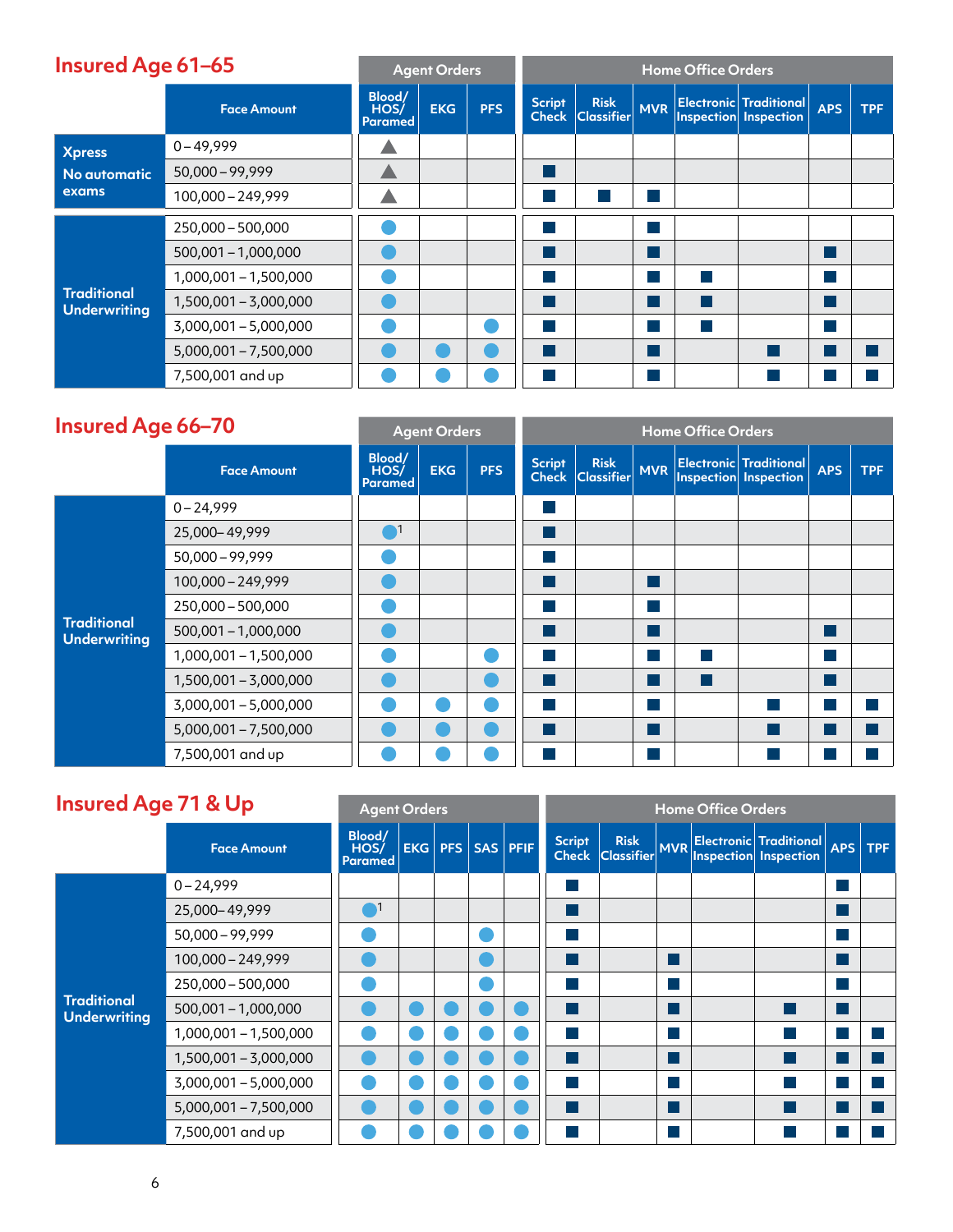# Paramedical and Inspection Services

The numbers below are national numbers provided to assist agency staff in contacting a local servicing company representative. Appointments are arranged at the local level.

|                                                                                                     | <b>Company</b>                                         | <b>Phone Number</b> |
|-----------------------------------------------------------------------------------------------------|--------------------------------------------------------|---------------------|
| <b>Setting Up Examinations</b>                                                                      | APPS                                                   | 1-800-635-1677      |
| Agent to order and indicate from                                                                    | ExamOne                                                | 1-800-768-2056      |
| which company on the application's agent checklist.                                                 | <b>IMS</b>                                             | 1-877-808-5533      |
| Inspections \$1,000,001 & Over                                                                      | <b>First Financial Underwriting</b><br><b>Services</b> | 1-800-570-3477      |
| Underwriting to order unless the agent indicates<br>otherwise on the application's agent checklist. | ExamOne                                                | 1-800-768-2056      |

### **Important Information**

- 1. An exam by an applicant's personal physician is usually unacceptable.
- 2. Medical requirements will not be waived if the amount is reduced after the application is submitted.
- 3. An application written in excess of \$500,000 must be written C.O.D. Any policy that will be Table 4 or over should also be C.O.D.
- 4. HIV consent form should be collected by the agent at the time of application, and submitted to the Administrative Office if required by state.

**CWA Refund Checks:** When a file is incomplete, declined, or postponed, the refund check may not be returned to American National for reversal. These checks may not be applied as CWA on a rewritten or reopened case. A new remittance must be obtained from the applicant in such cases so that no basis is established that would make the company liable for risks it has previously rejected. Refund checks for declined and postponed cases (CWA) will be returned directly to the client.

American National reserves the right to order any requirement it deems necessary for sound underwriting practice. To obtain a copy of an abnormal blood profile and/or information from an APS on rated, declined or postponed cases, write to the address below. (This written request must be over applicant/insured's signature and contain the name and address of the doctor whose records are in question.)

**John F. White, M. D.**  Medical Director American National Insurance Company PO Box 1720 Galveston, Texas 77553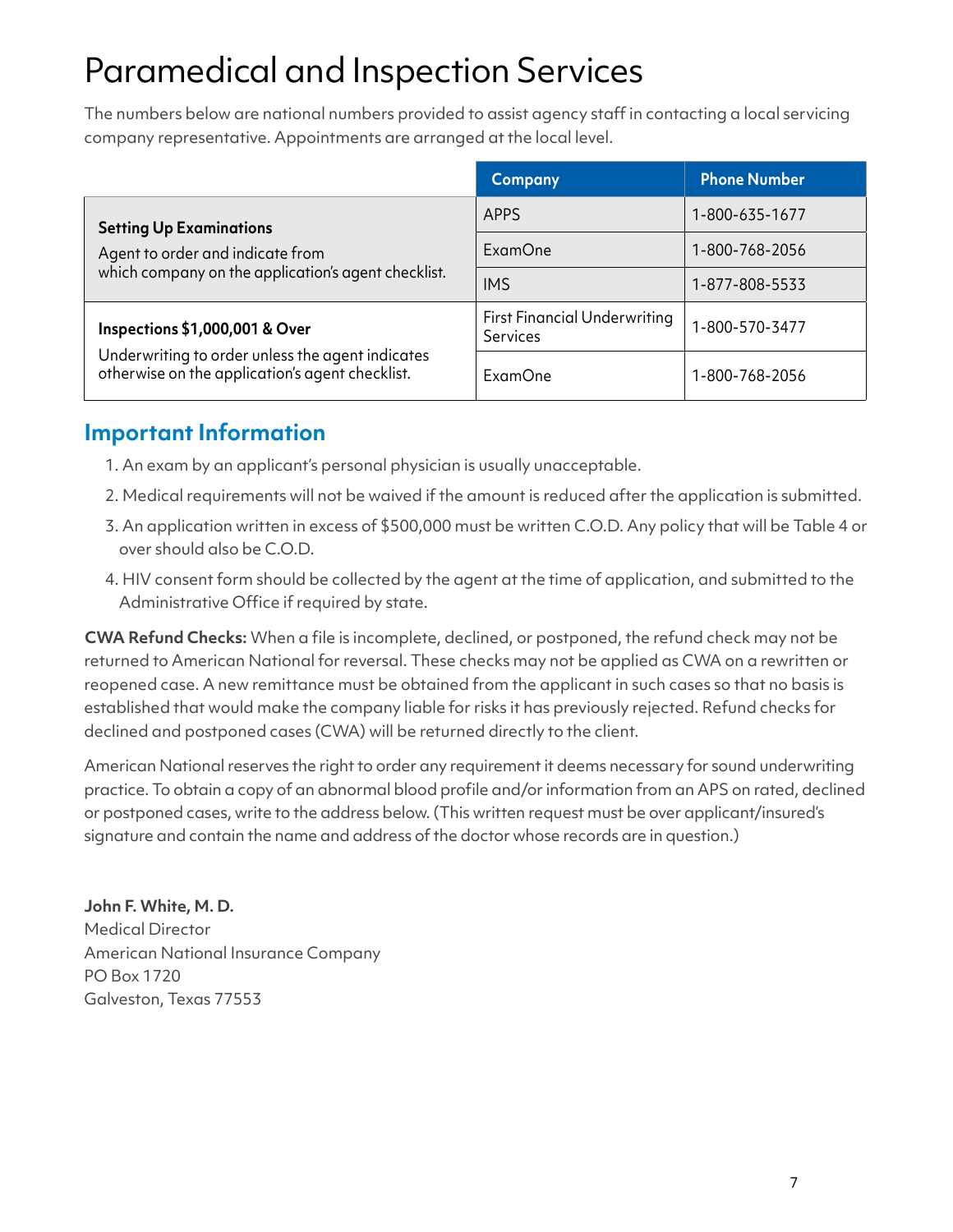

### **Ages up to 65 (Standard Risks or Better)**

Medical Exams, labs, EKG's, and MVR's are good for 12 months on Standard risks or better. Underwriting reserves the right to order "for cause" requirements. After six months, a new non-medical application with completed medical questions will be required. The company will also order a new prescription check and MIB after six months.

### **Ages up to 65 (Substandard Risks)**

Medical Exams, labs, EKGs, and MVR's are good for six months. Underwriting reserves right to order "for cause" requirements. A newly completed application or Good Health Statement may be required.

#### **Ages 66–75**

Medical Exams, labs, EKG's and MVR's are good for six months. Underwriting reserves right to order "for cause" requirements. A Good Health Statement and updated prescription check will be required upon delivery if exam or fully completed application is over three months old.

#### **Ages 76+**

Medical Exams, labs, EKG's, and MVR's are good for three months. May allow up to fur months if there has been a complete physical in the medical records in the past three months. Underwriting reserves right to order "for cause" requirements. Updated prescription checks and Good Health Statements may also be required.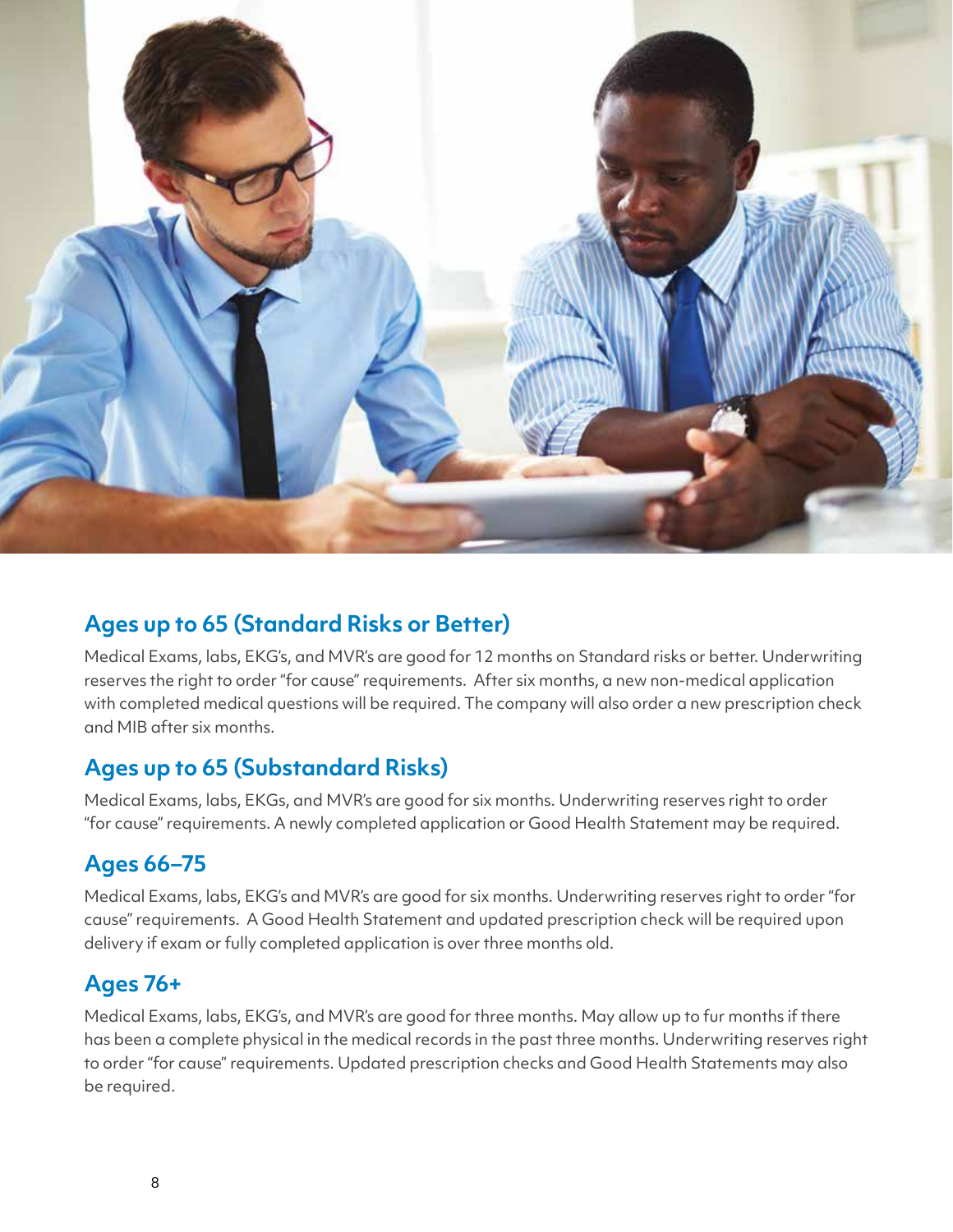# Preferred Risk Underwriting

**Available on Designated Plans Only** 

Preferred risk contracts are designed and priced to produce better mortality results than can be expected from an average block of business. In other words, to support pricing assumptions, preferred lives must be better than standard lives.

|                                              |                                                                                                                                                                                  | Preferred Criteria: Ages 0-60                                                                                                                                                                                          |                                                                                                                                                                                                        | Preferred Criteria: Ages 61 +                                                                            |                                                                                                  |                            |  |
|----------------------------------------------|----------------------------------------------------------------------------------------------------------------------------------------------------------------------------------|------------------------------------------------------------------------------------------------------------------------------------------------------------------------------------------------------------------------|--------------------------------------------------------------------------------------------------------------------------------------------------------------------------------------------------------|----------------------------------------------------------------------------------------------------------|--------------------------------------------------------------------------------------------------|----------------------------|--|
| <b>Item</b>                                  | <b>Preferred Plus</b>                                                                                                                                                            | <b>Preferred</b>                                                                                                                                                                                                       |                                                                                                                                                                                                        | <b>Standard Plus   Preferred Plus</b>                                                                    | <b>Preferred</b>                                                                                 | <b>Standard Plus</b>       |  |
| Cholesterol                                  | 300                                                                                                                                                                              | 300                                                                                                                                                                                                                    | 300                                                                                                                                                                                                    | 300                                                                                                      | 300                                                                                              | 300                        |  |
| <b>Ratio</b>                                 | 4.5                                                                                                                                                                              | 5.5                                                                                                                                                                                                                    | 6.0                                                                                                                                                                                                    | 5.0                                                                                                      | 5.5                                                                                              | 6.0                        |  |
| <b>Untreated</b><br><b>Cholesterol</b>       |                                                                                                                                                                                  | <b>NA</b>                                                                                                                                                                                                              |                                                                                                                                                                                                        | Untreated cholesterol of <130 will not be<br>eligible for Standard Plus, Preferred, or<br>Preferred Plus |                                                                                                  |                            |  |
| <b>Non-Nicotine</b>                          | 5 Years                                                                                                                                                                          | 3 Years                                                                                                                                                                                                                | 2 Years                                                                                                                                                                                                | 5 Years                                                                                                  | 3 Years                                                                                          | 2 Years                    |  |
| <b>User</b>                                  |                                                                                                                                                                                  |                                                                                                                                                                                                                        | Cigar or smokeless tobacco use of no more than 2 per month and negative HOS                                                                                                                            |                                                                                                          |                                                                                                  |                            |  |
| <b>Blood Pressure</b>                        | No RX                                                                                                                                                                            | RX/UN                                                                                                                                                                                                                  | RX/UN                                                                                                                                                                                                  | No RX                                                                                                    | RX/UN                                                                                            | RX/UN                      |  |
| to age 60                                    | 135/80                                                                                                                                                                           | 140/90                                                                                                                                                                                                                 | 150/90                                                                                                                                                                                                 | 140/85                                                                                                   | 150/90                                                                                           | 155/95                     |  |
| <b>Family History</b>                        | No death or<br>occurrence<br>CAD, CVA<br>or Familial<br>Cancers<br>(breast, colon,<br>lung, ovarian,<br>prostate or<br>melanoma)<br>in parents or<br>siblings prior<br>to age 65 | No death<br>from CAD,<br>CVA, or<br>Familial<br>Cancers<br>(breast, colon,<br>lung, ovarian,<br>prostate or<br>melanoma)<br>in parents or<br>siblings prior<br>to age 60                                               | No death<br>from CAD<br>or CVA in<br>parents or<br>siblings prior<br>to age 60                                                                                                                         | 60 and under                                                                                             | Not considered at ages 71 & up.<br>Ages 61-70: See family history rules for ages                 |                            |  |
| Weight                                       | According to Build Table                                                                                                                                                         |                                                                                                                                                                                                                        |                                                                                                                                                                                                        |                                                                                                          |                                                                                                  |                            |  |
| <b>Driving</b>                               | No DUI/DWI<br>or reckless<br>driving for<br>5 years.<br>No moving<br>violations<br>>2 in 5 years                                                                                 | No DUI/DWI<br>or reckless<br>driving for<br>5 years.<br>No moving<br>violations >2<br>in 3 years                                                                                                                       | No DUI/DWI<br>for 5 years<br>and not<br>ratable<br>for driving<br>history.                                                                                                                             | No DUI/DWI<br>or reckless<br>driving for<br>5 years.<br>No moving<br>violations >2<br>in 5 years         | No DUI/DWI<br>or reckless<br>driving for<br>5 years.<br>No moving<br>violations<br>>2 in 3 years | No DUI/DWI<br>for 5 years. |  |
| <b>Aviation</b>                              |                                                                                                                                                                                  |                                                                                                                                                                                                                        | Private Aviation Ratings table below. Preferred rating not available for ages 71+ (Standard or<br>Substandard Only). An aviation exclusion is required for all rate classes for ages 75+               |                                                                                                          |                                                                                                  |                            |  |
| <b>Residency</b>                             |                                                                                                                                                                                  |                                                                                                                                                                                                                        | Typically 1 year in the U.S. Must be a U.S. or Canadian Citizen or permanent resident.                                                                                                                 |                                                                                                          |                                                                                                  |                            |  |
| <b>Travel</b>                                |                                                                                                                                                                                  | Travel to undeveloped countries, or countries where political violence or terrorism is a<br>significant risk, may be rated or declined. If the risk is acceptable, there may be times a<br>permanent plan is required. |                                                                                                                                                                                                        |                                                                                                          |                                                                                                  |                            |  |
| Personal<br><b>Medical</b><br><b>History</b> |                                                                                                                                                                                  |                                                                                                                                                                                                                        | No personal history of heart disease, cancer, diabetes <sup>2</sup> , or other medical conditions or lab or<br>exam results deemed as a non-preferred risk by the underwriting department.             |                                                                                                          |                                                                                                  |                            |  |
| Recreational<br>Marijuana                    | met.                                                                                                                                                                             |                                                                                                                                                                                                                        | Typically, Standard Non-Nicotine possible if urine is negative for nicotine and there has been<br>no use of nicotine in the past 12 months. Preferred Consideration is possible if all the criteria is |                                                                                                          |                                                                                                  |                            |  |
| Alcohol &<br><b>Drug Use</b>                 |                                                                                                                                                                                  | No alcohol or drug abuse in the past 10 years.                                                                                                                                                                         |                                                                                                                                                                                                        |                                                                                                          |                                                                                                  |                            |  |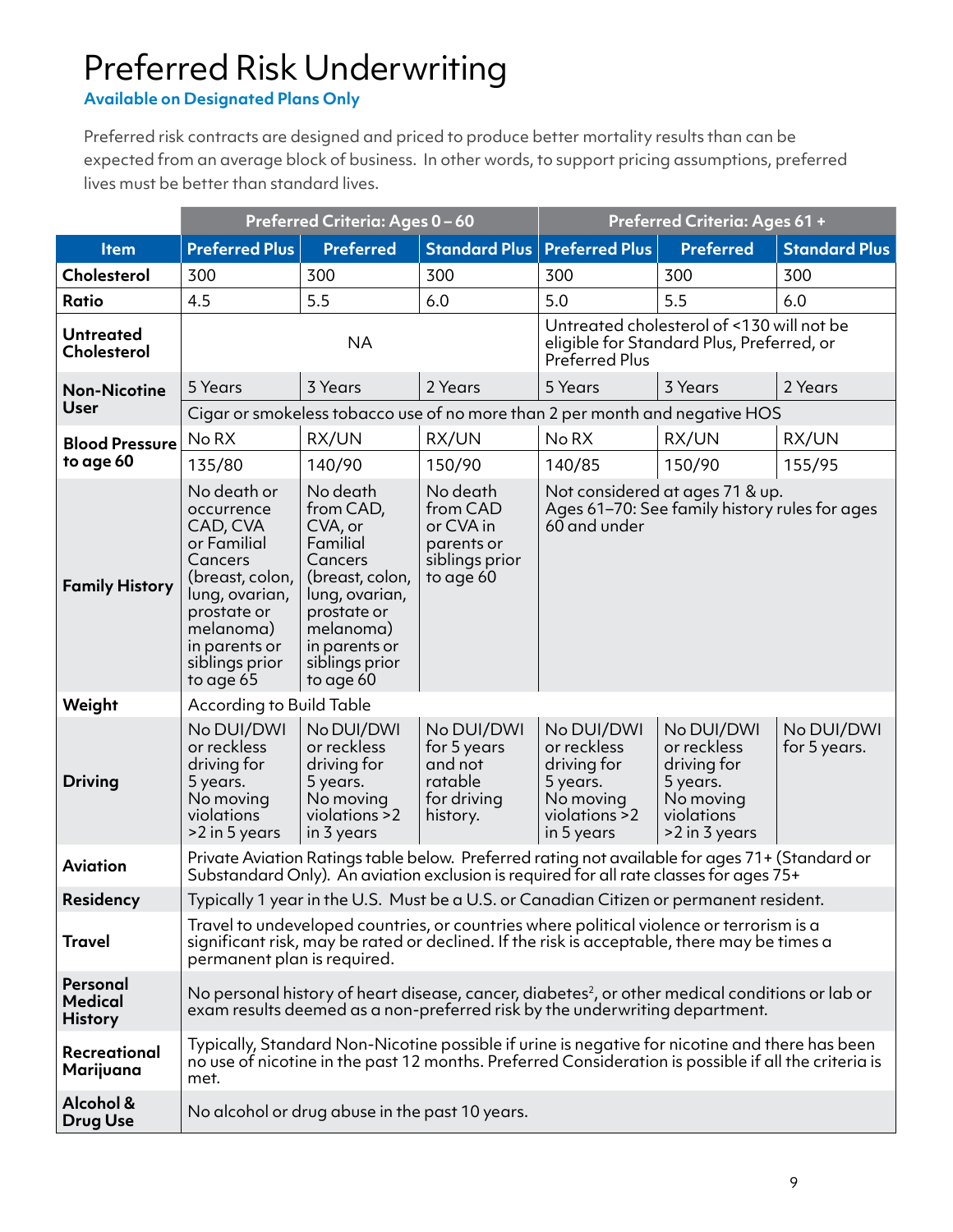

|                                 | Preferred Criteria: Ages 0-60                                                                                                                                                                          |                  |                                                   | <b>Preferred Criteria: Ages 61 +</b> |                                                                                  |                      |
|---------------------------------|--------------------------------------------------------------------------------------------------------------------------------------------------------------------------------------------------------|------------------|---------------------------------------------------|--------------------------------------|----------------------------------------------------------------------------------|----------------------|
| <b>Item</b>                     | <b>Preferred Plus</b>                                                                                                                                                                                  | <b>Preferred</b> | $\mid$ Standard Plus $\mid$ Preferred Plus $\mid$ |                                      | <b>Preferred</b>                                                                 | <b>Standard Plus</b> |
| <b>Risk Classifier</b>          | Characteristics determined using Risk Classifier report outside our tolerance will be limited to<br>standard. Risk Classifier utilized characteristics derived from public records and credit history. |                  |                                                   |                                      |                                                                                  |                      |
| <b>Minimum</b><br><b>Build</b>  |                                                                                                                                                                                                        |                  |                                                   |                                      | BMI must be greater than 18.5 to be<br>considered Std. Plus, Pref. or Pref. Plus |                      |
| <b>Serum</b><br><b>Albumin</b>  |                                                                                                                                                                                                        |                  |                                                   |                                      | 4.0 or greater $\vert$ 4.0 or greater $\vert$ 4.0 or greater                     |                      |
| eGFR                            |                                                                                                                                                                                                        |                  |                                                   | $60+$                                | $60+$                                                                            | $60+$                |
| Cognitive/<br><b>Functional</b> |                                                                                                                                                                                                        |                  |                                                   | inability to perform ADL's           | No indications of cognitive impairment or                                        |                      |

# Private Aviation Ratings

|                                                    | <b>Total Solo Hours</b> | <b>Expected Annual Flying Hours</b> |                       |                  |                  |  |  |
|----------------------------------------------------|-------------------------|-------------------------------------|-----------------------|------------------|------------------|--|--|
|                                                    |                         | $0 - 200$                           | 201-300               | 301-600          | $601+$           |  |  |
| <b>Qualified Pilots</b><br>$(\text{age } 27 - 64)$ | ~100                    | $$3.50 \times 5$                    | \$3.50 per M          | \$5.00 per M     | \$5.00 per M     |  |  |
|                                                    | 100-399                 | Standard <sup>4</sup>               |                       | \$5.00 per $M^3$ | \$5.00 per $M^3$ |  |  |
|                                                    | $>$ /= 400              | Standard <sup>4</sup>               | Standard <sup>4</sup> | \$2.50 per $M^3$ | \$5.00 per $M^3$ |  |  |
| <b>Qualified Pilots</b><br>$(\text{age }16-26)$    | ~100                    | $$3.50 \times 5$                    | \$5.00 per M          | \$5.00 per M     | \$5.00 per M     |  |  |
|                                                    | 100-399                 | $$2.50 \times 5$                    | \$3.50 per M          | \$5.00 per M     | \$5.00 per M     |  |  |
|                                                    | $>$ /= 400              | $$2.50 \times 5^3$                  | \$2.50 per $M^3$      | \$5.00 per $M^3$ | \$5.00 per $M^3$ |  |  |

#### **Other Considerations**

- Pilots age 65 and over: Individual Consideration
- Commercial Pilots flying in North America can be considered for Preferred Plus rates.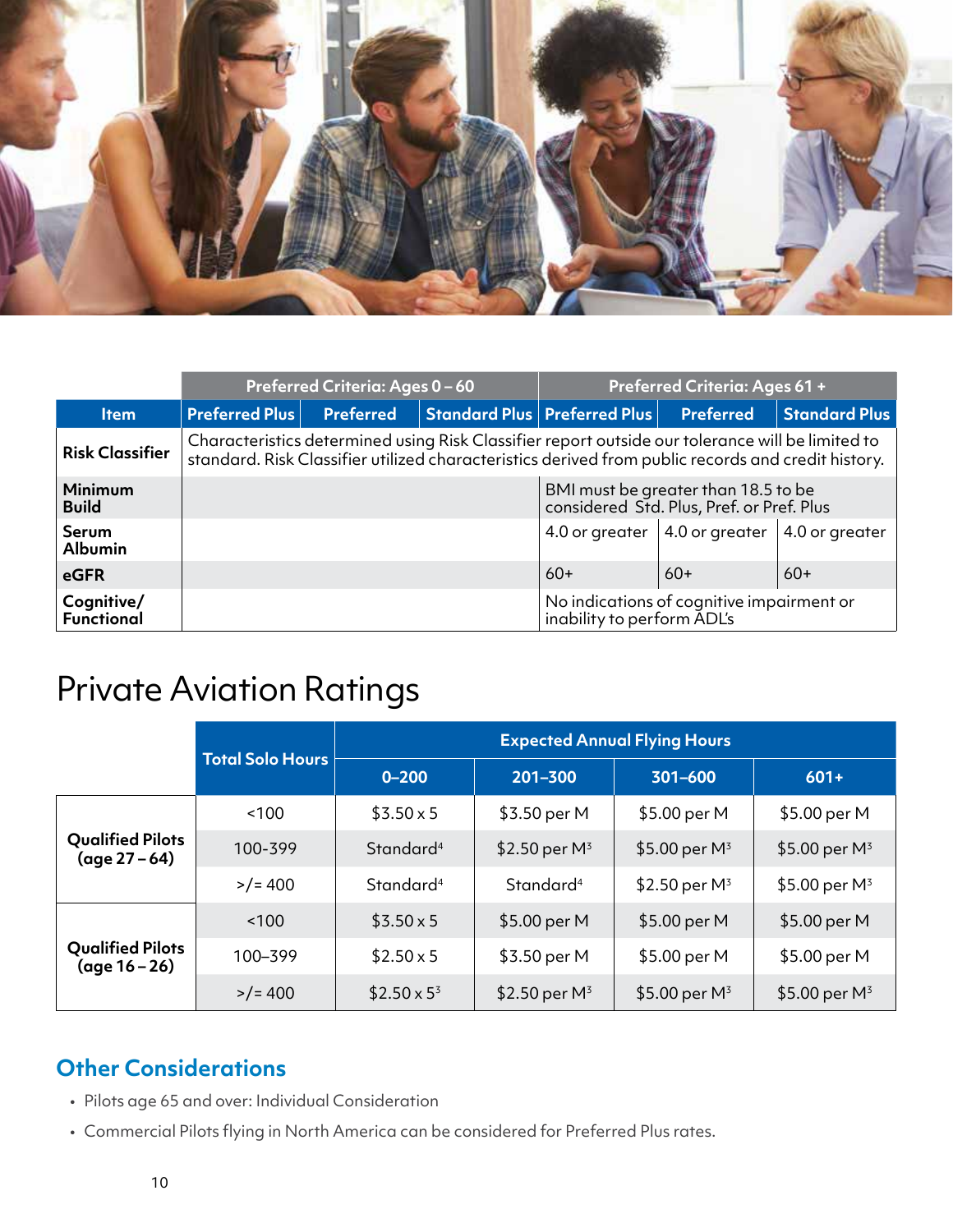# Build Table

|             |                | <b>Preferred Plus</b> |               |                  |                | <b>Preferred</b> |             |                 |                     | <b>Standard Plus</b> |             |
|-------------|----------------|-----------------------|---------------|------------------|----------------|------------------|-------------|-----------------|---------------------|----------------------|-------------|
|             | <b>Height</b>  |                       | <b>Weight</b> | <b>Height</b>    |                | <b>Weight</b>    |             |                 | <b>Height</b>       | <b>Weight</b>        |             |
| <b>Feet</b> | <b>Inches</b>  | Low                   | <b>High</b>   | <b>Feet</b>      | <b>Inches</b>  | Low              | <b>High</b> | <b>Feet</b>     | <b>Inches</b>       | Low                  | <b>High</b> |
| 5           | $\mathbf 0$    | 95                    | 146           | 5                | $\mathbf 0$    | 95               | 159         | 5               | $\mathbf 0$         | 95                   | 169         |
| 5           | $\mathbf{1}$   | 98                    | 151           | 5                | $\mathbf{1}$   | 98               | 165         | 5               | $\mathbf{1}$        | 98                   | 175         |
| 5           | $\overline{2}$ | 101                   | 156           | 5                | $\overline{2}$ | 101              | 170         | 5               | $\overline{2}$      | 101                  | 181         |
| 5           | $\overline{3}$ | 105                   | 162           | 5                | $\overline{3}$ | 105              | 176         | 5               | $\overline{3}$      | 105                  | 187         |
| 5           | $\overline{4}$ | 108                   | 167           | 5                | 4              | 108              | 181         | 5               | $\overline{4}$      | 108                  | 193         |
| 5           | 5              | 111                   | 172           | 5                | 5              | 111              | 187         | 5               | 5                   | 111                  | 199         |
| 5           | 6              | 115                   | 177           | 5                | 6              | 115              | 193         | 5               | 6                   | 115                  | 205         |
| 5           | $\overline{7}$ | 118                   | 182           | 5                | $\overline{7}$ | 118              | 198         | 5               | $\overline{7}$      | 118                  | 211         |
| 5           | 8              | 122                   | 188           | 5                | 8              | 122              | 204         | 5               | 8                   | 122                  | 218         |
| 5           | 9              | 125                   | 193           | 5                | 9              | 125              | 210         | 5               | 9                   | 125                  | 224         |
| 5           | 10             | 129                   | 199           | 5                | 10             | 129              | 217         | 5               | 10                  | 129                  | 230         |
| 5           | 11             | 133                   | 205           | 5                | 11             | 133              | 223         | 5               | 11                  | 133                  | 237         |
| 6           | $\mathbf 0$    | 136                   | 211           | 6                | $\mathbf 0$    | 136              | 229         | 6               | $\mathsf{O}\xspace$ | 136                  | 244         |
| 6           | $\mathbf{1}$   | 140                   | 217           | 6                | $\mathbf{1}$   | 140              | 235         | 6               | 1                   | 140                  | 251         |
| 6           | $\overline{2}$ | 144                   | 222           | 6                | $\overline{2}$ | 144              | 242         | 6               | $\overline{2}$      | 144                  | 258         |
| 6           | $\overline{3}$ | 148                   | 229           | 6                | $\overline{3}$ | 148              | 247         | 6               | $\overline{3}$      | 148                  | 265         |
| 6           | $\overline{4}$ | 152                   | 234           | 6                | 4              | 152              | 255         | 6               | $\overline{4}$      | 152                  | 272         |
| 6           | 5              | 156                   | 241           | 6 <sup>1</sup>   | 5 <sup>1</sup> | 156              | 262         | $6\overline{)}$ | 5 <sub>1</sub>      | 156                  | 279         |
| 6           | 6              | 160                   | 247           | 6                | 6              | 160              | 269         | 6               | 6                   | 160                  | 286         |
| 6           | $\overline{7}$ | 164                   | 253           | 6                | $\overline{7}$ | 164              | 276         | 6               | $\overline{7}$      | 164                  | 293         |
| 6           | 8              | 168                   | 260           | 6                | $\,8\,$        | 168              | 283         | 6               | 8                   | 168                  | 301         |
| 6           | 9              | 172                   | 266           | $\boldsymbol{6}$ | 9              | 172              | 290         | 6               | 9                   | 172                  | 308         |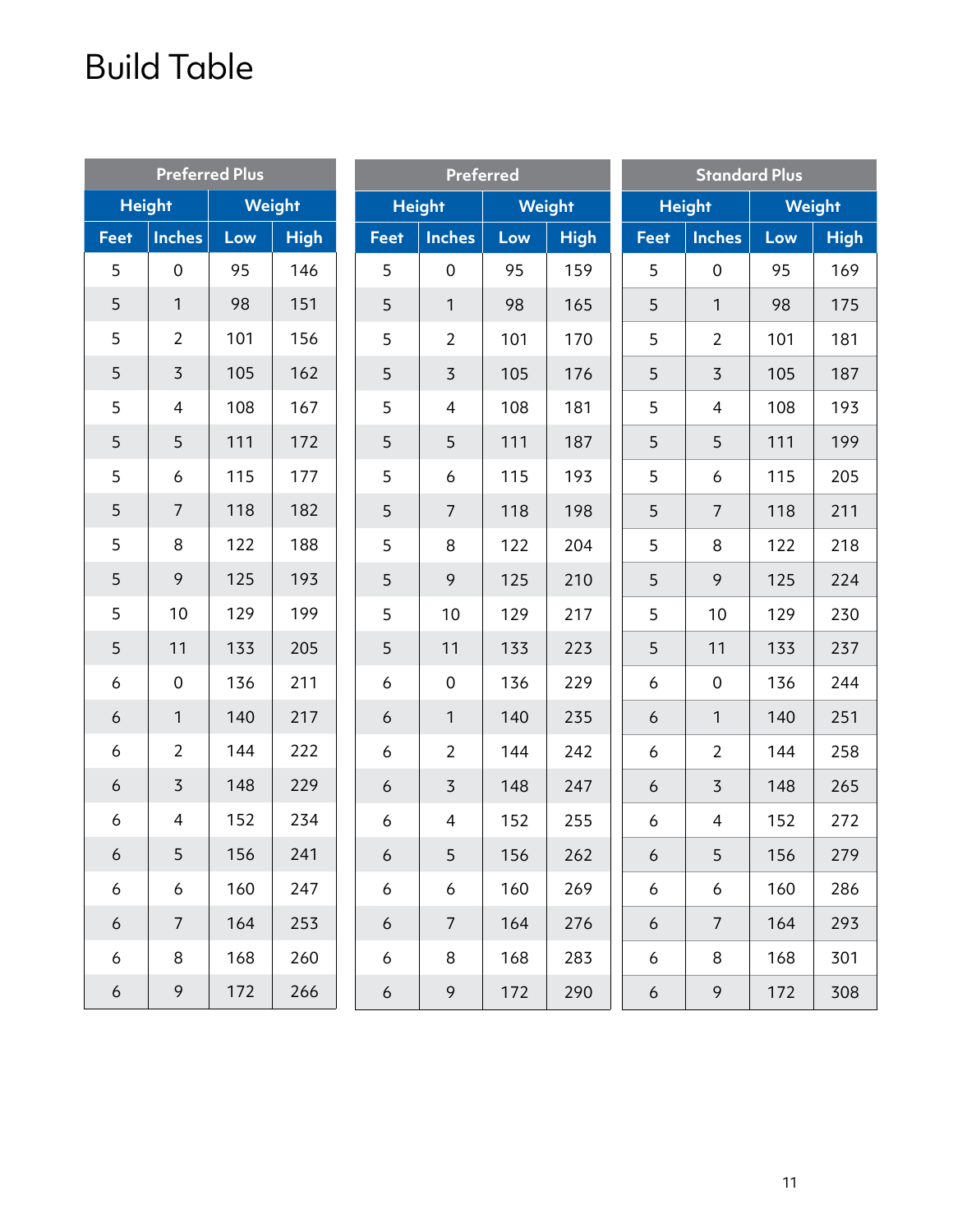# Non-Preferred Build Table

| Height  | Std         | T <sub>2</sub> | T <sub>3</sub> | T4          | T <sub>5</sub> | T <sub>6</sub> | T <sub>8</sub> | Decline |
|---------|-------------|----------------|----------------|-------------|----------------|----------------|----------------|---------|
| 4'8''   | 83-149      | 168-173        | 174-180        | 181-189     | 190-194        | 195-202        | 203-207        | >217    |
| 4'9''   | 86-154      | 174-180        | 181-187        | 188-196     | 197-201        | 202-210        | $211 - 214$    | >225    |
| 4'10"   | 89-160      | 180-186        | 187-193        | 194-203     | 204-208        | 209-217        | 218-222        | >233    |
| 4'11''  | $92 - 165$  | 186-193        | 194-200        | $201 - 210$ | $211 - 215$    | 216-225        | 226-230        | >241    |
| $5'0''$ | 95-171      | 193-199        | 200-207        | 208-217     | 218-222        | 223-232        | 233-238        | >249    |
| 5'1''   | 98-177      | 199-206        | 207-214        | 215-224     | 225-230        | $231 - 240$    | $241 - 246$    | >257    |
| 5'2''   | 102-183     | 206-213        | 214-221        | 222-232     | 233-237        | 238-248        | 249-254        | >266    |
| $5'3''$ | 105-189     | 212-220        | 221-228        | 229-239     | 240-245        | 246-256        | $257 - 262$    | >274    |
| 5'4''   | 108-195     | 219-227        | 228-235        | 236-247     | 248-253        | 254-265        | 266-270        | >283    |
| $5'5''$ | 112-201     | 226-234        | 235-243        | 244-255     | 256-261        | $262 - 273$    | 274-279        | >292    |
| 5'6''   | 115-207     | 233-241        | 242-250        | $251 - 263$ | 264-269        | 270-281        | 282-288        | >301    |
| 5'7''   | 119-213     | 240-249        | 250-258        | 259-271     | 272-277        | 278-290        | 291-296        | >310    |
| 5'8''   | 122-220     | 247-256        | 257-266        | 267-279     | 280-286        | 287-299        | 300-305        | >319    |
| 5'9''   | 126-226     | 254-264        | 265-274        | 275-287     | 288-294        | 295-308        | 309-314        | >329    |
| 5'10''  | 129-233     | 262-271        | 272-282        | 283-296     | 297-303        | 304-317        | 318-324        | >339    |
| 5'11''  | 133-240     | 269-279        | 280-290        | 291-304     | 305-311        | 312-326        | 327-333        | >348    |
| 6'0''   | 137-247     | 277-287        | 288-298        | 299-313     | 314-320        | 321-335        | 336-342        | >358    |
| 6'1''   | $141 - 253$ | 285-295        | 296-306        | 307-322     | 323-329        | 330-344        | 345-352        | >368    |
| 6'2''   | 145-260     | 293-303        | 304-315        | 316-331     | 332-338        | 339-354        | 355-362        | >378    |
| 6'3''   | 149-268     | $301 - 312$    | 313-324        | 325-340     | 341-348        | 349-364        | 365–372        | >389    |
| 6'4''   | 152-275     | 309-320        | 321-332        | 333-349     | 350-357        | 358-373        | 374-382        | >399    |
| 6'5''   | 157-282     | 317-328        | 329-341        | 342-358     | 359-366        | 367-383        | 384-392        | >409    |
| $6'6''$ | 161-289     | 325-337        | 338-350        | 351-367     | 368-376        | 377-393        | 394-402        | >420    |
| 6'7''   | 165-297     | 333-346        | 347-359        | 360-377     | 378-386        | 387-403        | 404-412        | >431    |
| 6'8''   | 169-304     | 342-355        | 356-368        | 369-386     | 387-395        | 396-414        | 415-423        | >442    |
| 6'9''   | 173-312     | 350-363        | 364-377        | 378-396     | 397-405        | 406-424        | 425-433        | >453    |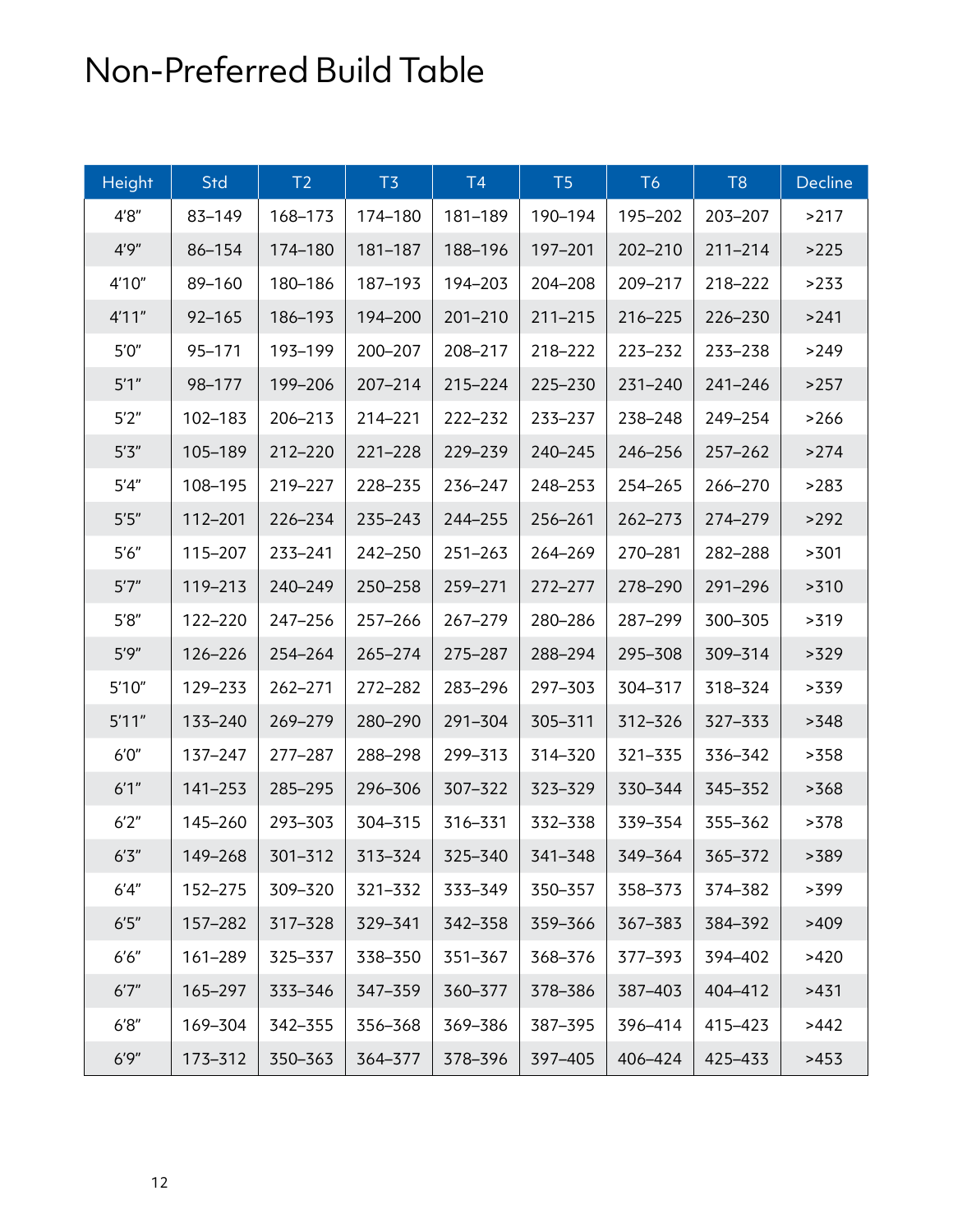# Financial Underwriting Guidelines

### **Personal Coverage – Income Replacement and Estate Preservation**

#### **Earned Income Replacement Table**

| Age       | <b>Income Factor</b> |
|-----------|----------------------|
| $18 - 40$ | $20 - 30x$           |
| $41 - 50$ | $15 - 20x$           |
| $51 - 60$ | $10 - 15x$           |
| $61 - 65$ | 8x                   |
| >65       | 5 x                  |

#### **Estate Preservation Calculation (Ages below 70)**

- 1. Assess value of net worth.
- 2. Apply reasonable factors for growth and years compounding to determine future value. See "Growth Rates and Years Projected for Estate Preservation" below.
- 3. Multiply future value by 40% (estate tax rate) = Total amount needed for estate preservation. Subtract any personal life insurance coverage not being replaced.

#### **Estate Preservation Calculation (Ages 70+)**

Same formula as "Ages below 70" as listed above, except subtract \$5,000,000 exemption.

#### **Growth Rates and Years Projected for Estate Preservation**

Use higher annual growth rates when asset allocation/situation indicates that higher rates of return could be reasonably expected:

| Age        | <b>Years Projected</b>                                          | <b>Annual Growth Rate</b> |
|------------|-----------------------------------------------------------------|---------------------------|
| 50 & Under | 20 years                                                        | 6% (10% max)              |
| $51 - 65$  | 15 years                                                        | 4% (8% max)               |
| $66 - 70$  | 10 years                                                        | 3% (6% max)               |
| $71+$      | 7 years<br>(If life expectancy is less, use<br>life expectancy) | 3% (5% max)               |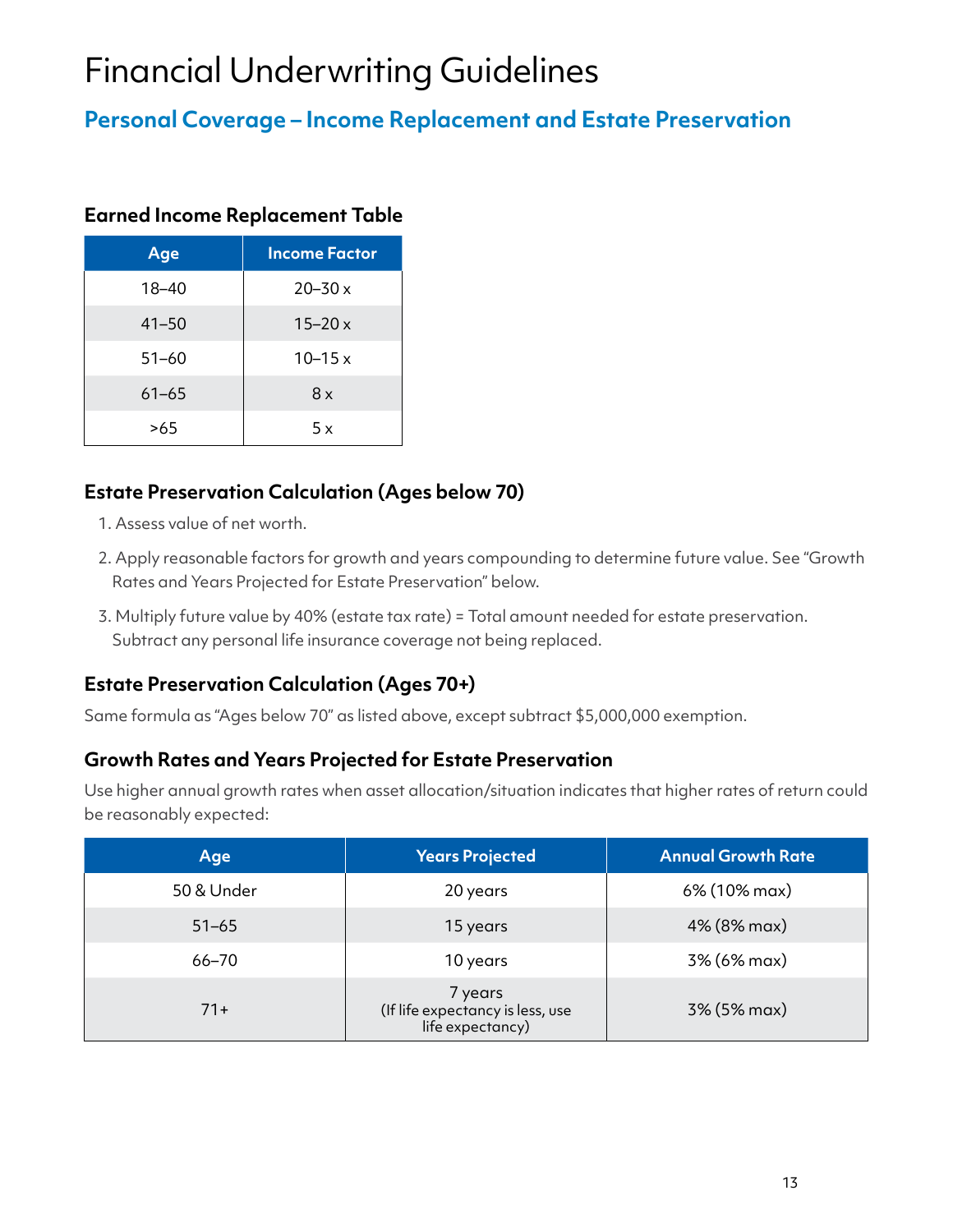# Special Financial Requirements

#### **Personal Coverage – Income Replacement and Estate Preservation**

| <b>Ages</b> | <b>PFS</b><br><b>Personal Financial</b><br><b>Statement</b><br>(Form Series 4165) | <b>EIR</b><br><b>Electronic Inspection</b><br>Report (Ordered by Home<br>Office Only) | IR<br><b>Traditional</b><br>Phone Inspection | <b>TPF</b><br><b>Third Party</b><br><b>Financials</b> |
|-------------|-----------------------------------------------------------------------------------|---------------------------------------------------------------------------------------|----------------------------------------------|-------------------------------------------------------|
| Under 66    | $>$ \$3,000,000                                                                   | $$1,000,001 - $5,000,000$                                                             | $>$ \$5,000,000                              | $>$ \$5,000,000                                       |
| $66 - 70$   | $>$ \$1,000,000                                                                   | $$1,000,001 - $3,000,000$                                                             | $>$ \$3,000,000                              | $>$ \$3,000,000                                       |
| $71+$       | >\$500,000                                                                        | N/A                                                                                   | $>$ \$500,000                                | $>$ \$1,000,000                                       |

#### **Notes:**

For amounts requiring third party financials, the inspection company will attempt to obtain this information from client's CPA. If the agent, or client, prefers to obtain this information instead of the inspection company, please provide at time of application.

Acceptable 3rd Party Financials:

- Tax returns from past two years.
- W-2s from past two years.
- Personal Financial Statement outlining income and signed by CPA (credentials will be confirmed)

For Estate Preservation cases, net worth may need to be confirmed if the income doesn't justify total line of coverage. In these situations, net worth can be confirmed by the following sources:

- Personal Financial Statement documenting net worth and income signed by CPA (credentials will be confirmed).
- Personal Financial Statement signed by proposed insured with supporting documentation: Bank Statements, Tax Returns, Property Tax Assessment or Appraisal, Brokerage statements.

|                                                    | <b>Gross Income</b>                                                                                                                                                                                                                                                                                                                                                                                          | % of income available for Life Insurance Premium |  |  |  |
|----------------------------------------------------|--------------------------------------------------------------------------------------------------------------------------------------------------------------------------------------------------------------------------------------------------------------------------------------------------------------------------------------------------------------------------------------------------------------|--------------------------------------------------|--|--|--|
| Premium<br>to Income<br>Ratio                      | $<$ \$50,000<br>\$50,001-75,000<br>\$75,001-100,000<br>$>$ \$100,000                                                                                                                                                                                                                                                                                                                                         | Up to 10%<br>10-15%<br>15-20%<br>20-25%          |  |  |  |
| Non-<br><b>Income</b><br>Earning<br><b>Spouses</b> | - Allow up to 100% of insurance in force on the employed spouse up to $$1,000,000$ if no<br>dependent children (and up to \$2,000,000 if there are dependent children) as long as<br>household income justifies the amount on the wage earning spouse.<br>• Amounts exceeding these guidelines would need a detailed cover letter explaining<br>reason for face amount (estate planning needs, for example). |                                                  |  |  |  |
| Personal<br>Loans                                  | • Term of loan must be five years or more.<br>• Generally up a maximum of 75% of the loan.<br>• Loans between individuals will typically not be considered.                                                                                                                                                                                                                                                  |                                                  |  |  |  |
| <b>Juvenile</b><br>Coverage                        | • Siblings must be equally covered.<br>• For amounts of $$500,000+$ , parents should have at least twice the amount of life<br>insurance. For up to \$499,999, will allow at least equal amount of coverage on<br>parents.<br>• Amounts of \$500,000+ require facultative reinsurance.<br>Note: Washington have further restrictions on face amount limits                                                   |                                                  |  |  |  |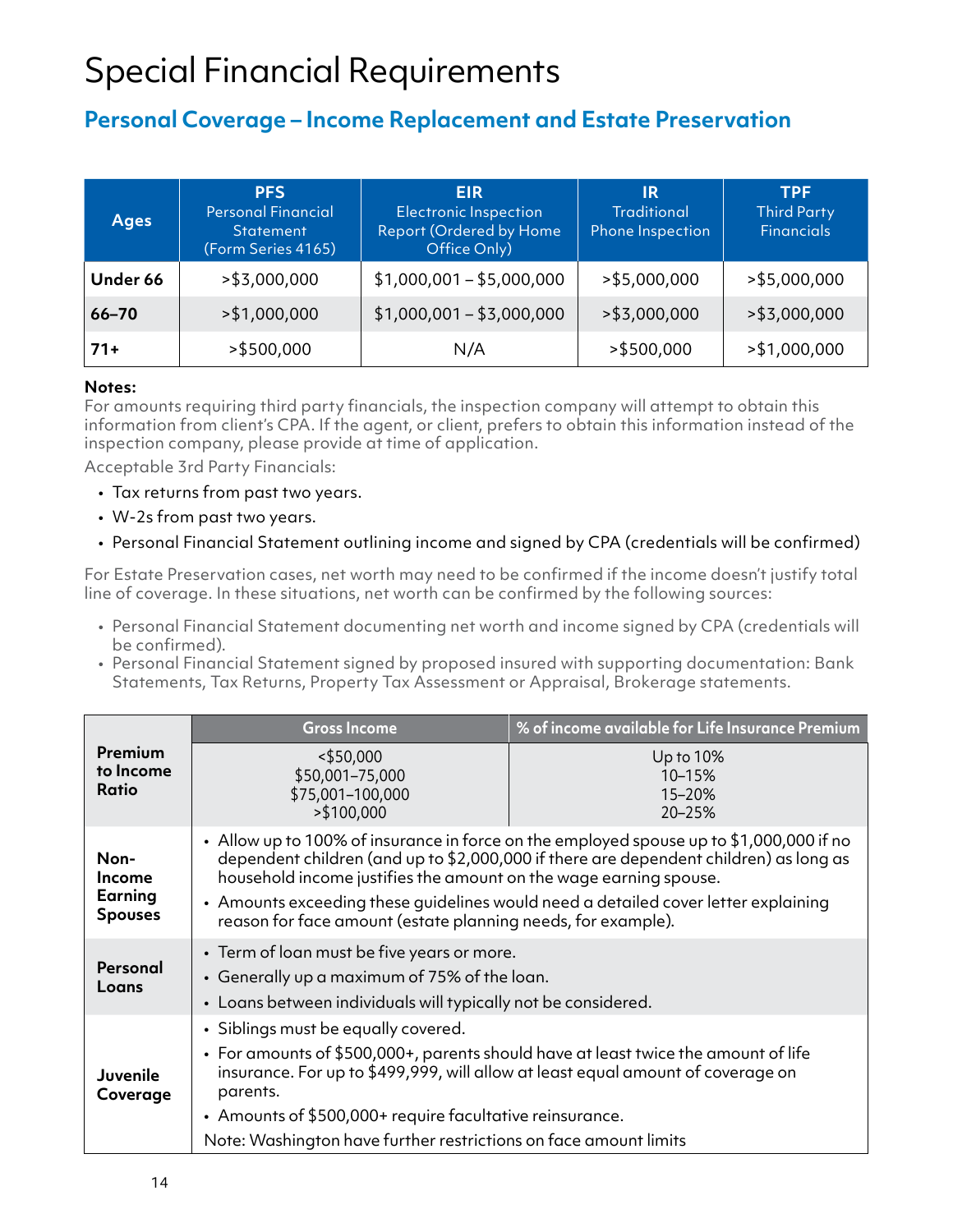|            | • Multiply amount of annual giving by 10 for typical maximum face amount (average<br>amount from the past three years x 10). |
|------------|------------------------------------------------------------------------------------------------------------------------------|
| Charitable | • Should have adequate personal coverage already in force.                                                                   |
| Coverage   | • Cover letter explaining how face amount determined.                                                                        |
|            | • For amounts over \$250,000 will require documentation of prior giving. Underwriter<br>discretion below \$250,000.          |

## Special Financial Requirements

### **Business Coverage**

When a business is listed as the owner of a contract, the Employer Owned Life Insurance form (10244) will be required.

|                                    | The following will be requirements, based on the face amount that is requested:                                                                                                                                                                                                                                                                                                                                                                                                                                                                                                   |  |  |  |  |
|------------------------------------|-----------------------------------------------------------------------------------------------------------------------------------------------------------------------------------------------------------------------------------------------------------------------------------------------------------------------------------------------------------------------------------------------------------------------------------------------------------------------------------------------------------------------------------------------------------------------------------|--|--|--|--|
| Amounts up to<br>\$1,000,000       | · Business Financial Questionnaire (BFQ) provided by agent.                                                                                                                                                                                                                                                                                                                                                                                                                                                                                                                       |  |  |  |  |
| $$1,000,000-$<br>\$3,000,000       | • Business Financial Questionnaire (BFQ) provided by agent.<br>• Electronic Inspection Report (EIR) to be ordered by home office.                                                                                                                                                                                                                                                                                                                                                                                                                                                 |  |  |  |  |
| <b>Amounts Over</b><br>\$3,000,000 | • Business Financial Questionnaire (BFQ) provided by agent.<br>• Inspection Report with Business Beneficiary Report (BBR) to include 3rd party<br>business financials from the past two years (preferably balance and income<br>statements). Home office will order.<br>If the inspection does not include 3rd party financials, the underwriter will<br>request this documentation from agent. Note: If the agent prefers to provide<br>business financials, please advise in cover letter.<br>For Key Person coverage, Inspection report will verify income/salary by obtaining |  |  |  |  |
|                                    | tax returns or W-2s from the past two years. Note: If the agent prefers to provide<br>tax returns or W-2s from the past two years, please advise in cover letter.<br>• Cover letter detailing the purpose of coverage and how the face amount was                                                                                                                                                                                                                                                                                                                                 |  |  |  |  |
|                                    | determined is strongly encouraged.                                                                                                                                                                                                                                                                                                                                                                                                                                                                                                                                                |  |  |  |  |

| <b>Requirements for Special Business Situations</b>  |                                                                                                                                                                                                                                                                                                                                                                                                      |  |  |
|------------------------------------------------------|------------------------------------------------------------------------------------------------------------------------------------------------------------------------------------------------------------------------------------------------------------------------------------------------------------------------------------------------------------------------------------------------------|--|--|
| <b>Buy/Sell</b>                                      | • Fair Market Value of company multiplied by percent of ownership to determine<br>maximum face amount.                                                                                                                                                                                                                                                                                               |  |  |
| <b>Key Person</b>                                    | • 10 x annual income to determine typical maximum face amount.                                                                                                                                                                                                                                                                                                                                       |  |  |
| <b>Business Loan</b><br>or Creditor<br>Coverage      | • Typically cover face amounts up to 75% of the loan.<br>• Terms of loan typically must be five years or more.<br>• Proposed Insured must be a key person.                                                                                                                                                                                                                                           |  |  |
| New Business/<br><b>Start Up</b><br><b>Companies</b> | • Considered on case-by-case basis.<br>• Total line of coverage not to exceed 50% of the loan or investment.<br>• Cover letter explaining amount and source of funding, experience of the owners<br>in the field and their prior success strongly encouraged.<br>• Balance sheet and income/expense statements, pro-forma statements and<br>business plans should be submitted with the application. |  |  |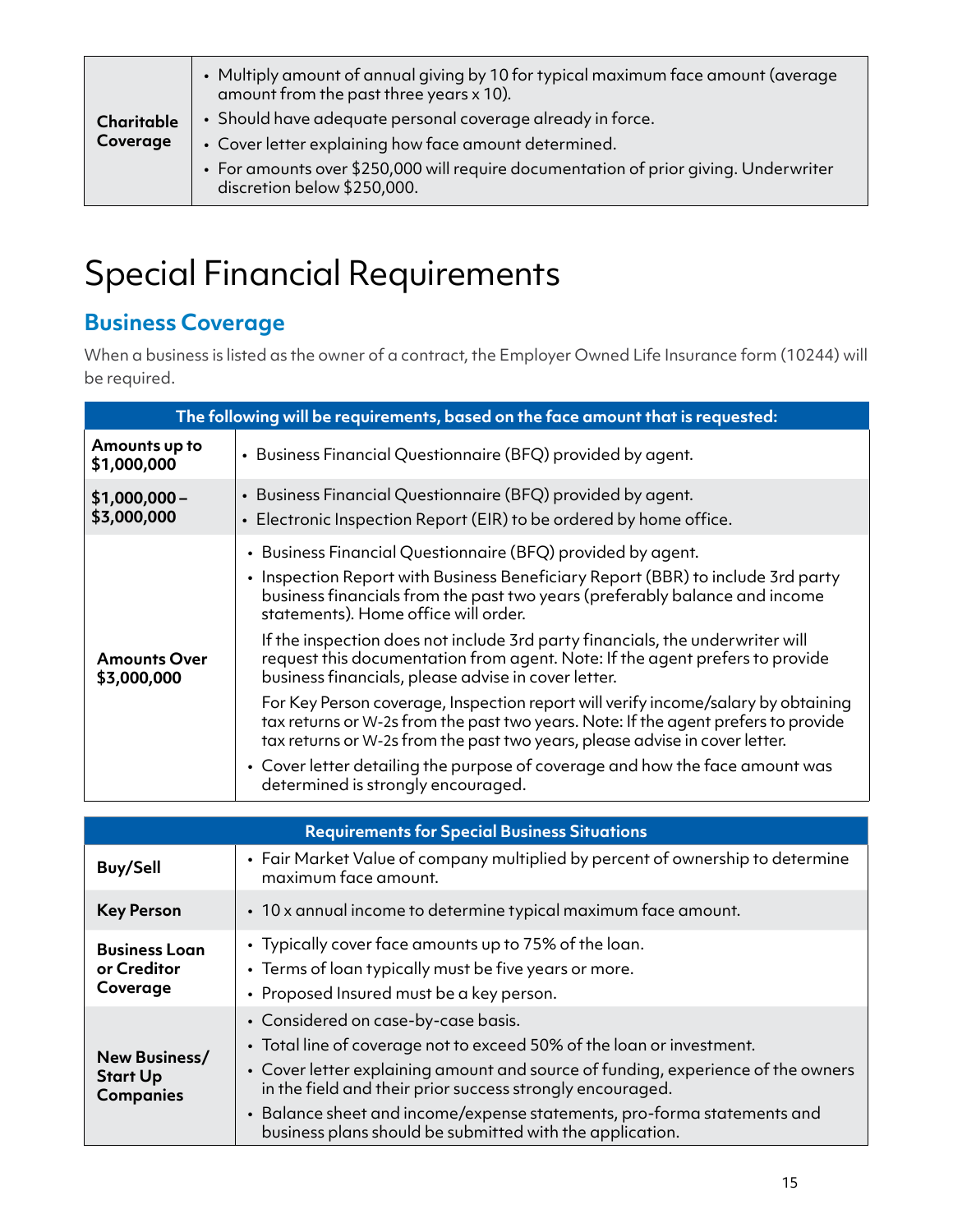# Retention Limits

#### **American National Insurance Company**

| Age       | <b>Retention Limits</b> | <b>Maximum Table Rating</b> |
|-----------|-------------------------|-----------------------------|
| $0 - 75$  | \$5,000,000             | All                         |
| 76–80     | \$2,000,000             | Table 8                     |
| $81 - 85$ | \$1,000,000             | Table 4                     |

# Autobind

The amount of insurance on a life that can be underwritten in-house without sending papers to reinsurance.

| <b>Ages</b> | Standard-T4  | $T5 - T-8$   | $T9 - T16$   |
|-------------|--------------|--------------|--------------|
| $18 - 70$   | \$20 Million | \$20 Million | \$20 Million |
| $71 - 80$   | \$10 Million | \$5 Million  | No Autobind  |
| $81 - 85$   | \$5 Million  | No Autobind  | No Autobind  |

### Jumbo Case Limit

The point at which the amount of insurance in-force and applied for with all companies on a life necessitates sending facultative to reinsurance.

| Aqe   | فتصدئنا      | <b>Rate Classes</b> |
|-------|--------------|---------------------|
| 18–85 | \$50 Million | All Classes         |

# STOLI/IOLI

It is American National's policy that life insurance should only be purchased to provide protection to those with an insurable interest in the life of the insured. We will not knowingly participate in life insurance sales motivated by the possible sale of policies in a secondary market or participation of investors in policy death benefits. This includes Stranger-Owned Life Insurance (STOLI), Investor-Owned Life Insurance (IOLI), life settlements or viatication.

In order to control the issuing of policies intended for these purposes, we require that Form 4439 "Customer Identification Verification" be completed on all cases. If any of the questions on this form are answered "Yes," additional forms will need to be completed, per the instructions on the form. Form Series10051 "Premium Funding Intent Form" will also need to be completed for all cases in which the proposed insured is age 70 or older and the face amount applied for is \$500,000 or more.

# Rebating

American National complies with all anti-rebate laws and expects its producers to also comply.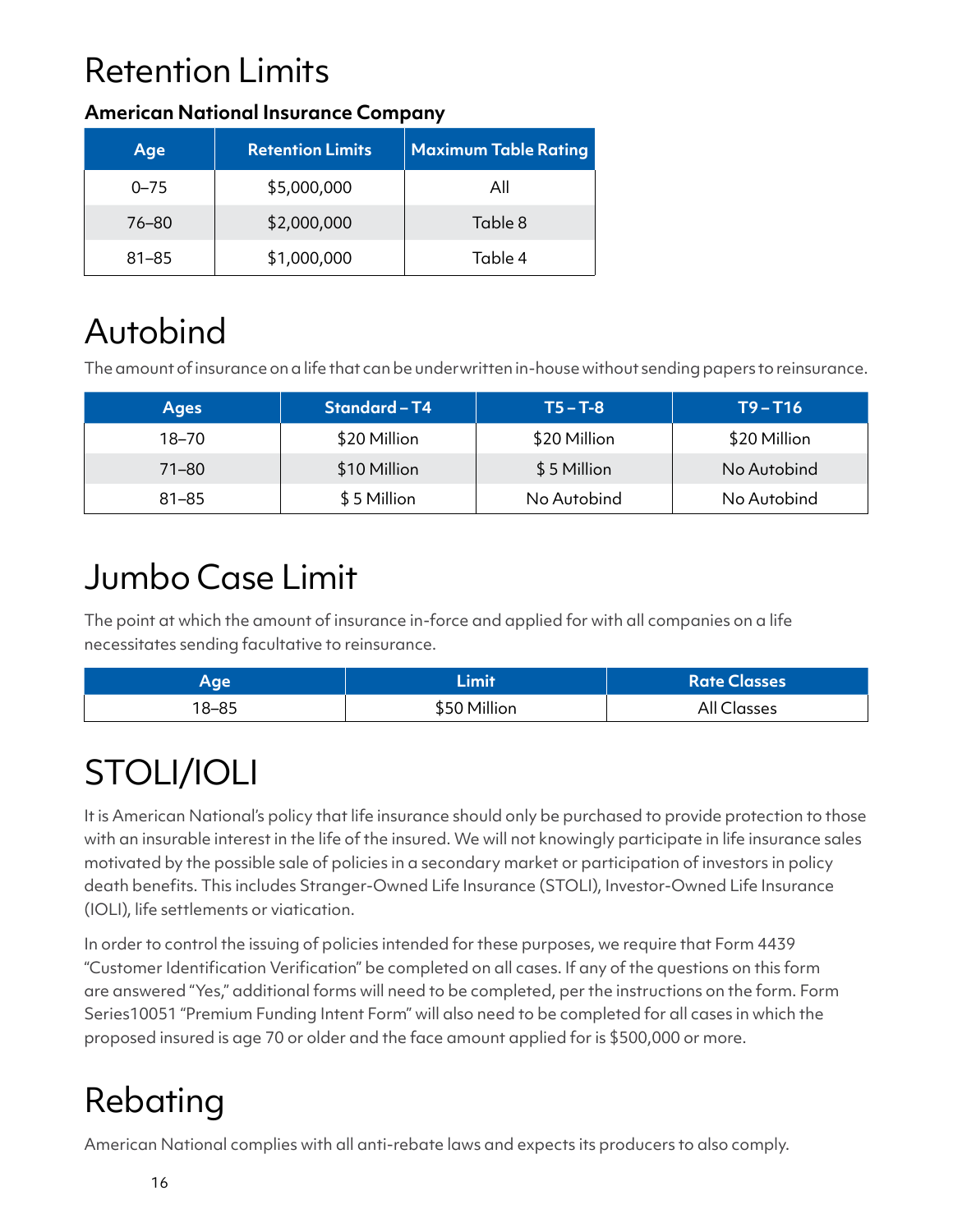# Side-by-Side Accelerated Underwriting Comparisons

|                                       | <b>Xpress</b>                                                                                                                                                     | <b>Xpress Plus</b>                                                                                                                                                                                                                                                                                                                                                                                                                                                                                                                                     |  |
|---------------------------------------|-------------------------------------------------------------------------------------------------------------------------------------------------------------------|--------------------------------------------------------------------------------------------------------------------------------------------------------------------------------------------------------------------------------------------------------------------------------------------------------------------------------------------------------------------------------------------------------------------------------------------------------------------------------------------------------------------------------------------------------|--|
| Program<br><b>Description</b>         | A program designed to provide<br>a quick underwriting process for<br>limited ages and face amount and<br>will not automatically require an<br>exam to be ordered. | A program designed to enhance the<br>underwriting process when using<br>electronic applications. Xpress Plus will<br>not automatically require an exam to be<br>ordered. Instead, the agent will be notified<br>via ExpertOffice if an exam is required.                                                                                                                                                                                                                                                                                               |  |
| <b>Who Can Apply</b>                  | <b>Individual Applications</b>                                                                                                                                    | <b>Individual Applications</b>                                                                                                                                                                                                                                                                                                                                                                                                                                                                                                                         |  |
| <b>Issue Ages</b>                     | $0 - 65$                                                                                                                                                          | $18 - 60$                                                                                                                                                                                                                                                                                                                                                                                                                                                                                                                                              |  |
| <b>Face Amounts</b>                   | Up to \$249,999                                                                                                                                                   | Ages 18-50: \$250,000 - \$1,000,000<br>Ages 51-60: \$250,000 - \$500,000                                                                                                                                                                                                                                                                                                                                                                                                                                                                               |  |
| eApp Available                        | Yes                                                                                                                                                               | Yes                                                                                                                                                                                                                                                                                                                                                                                                                                                                                                                                                    |  |
| eApp Required                         | <b>No</b>                                                                                                                                                         | Yes                                                                                                                                                                                                                                                                                                                                                                                                                                                                                                                                                    |  |
| <b>Underwriting</b><br><b>Classes</b> | Standard<br>Substandard                                                                                                                                           | <b>Preferred Plus</b><br>Preferred<br><b>Standard Plus</b><br>Standard <sup>5</sup>                                                                                                                                                                                                                                                                                                                                                                                                                                                                    |  |
| <b>Exam Required</b>                  | No Automatic Exam Required.<br>The need for an exam is determined<br>based on answers to the application,<br>MIB, Rx, and Risk Classifier. <sup>2</sup>           | No Automatic Exam Required.<br>The need for an exam is determined based<br>on answers to the application, MIB, Rx, and<br>Risk Classifier. <sup>6</sup><br>When submitted through ExpertApp:<br>• Step 1: ExpertApp<br>If answers on the application prompt the<br>need for an exam, the agent will receive a<br>notification immediately in ExpertApp.<br>• Step 2: Underwriting<br>If the MIB, Rx, Risk Classifier and/or<br>underwriter review prompt the need<br>for an exam, the agent will receive a<br>notification via ExpertOffice and email. |  |
| <b>Available</b><br><b>Products</b>   | All                                                                                                                                                               | All                                                                                                                                                                                                                                                                                                                                                                                                                                                                                                                                                    |  |

### **Cases outside of the parameters of the programs above will require traditional underwriting.**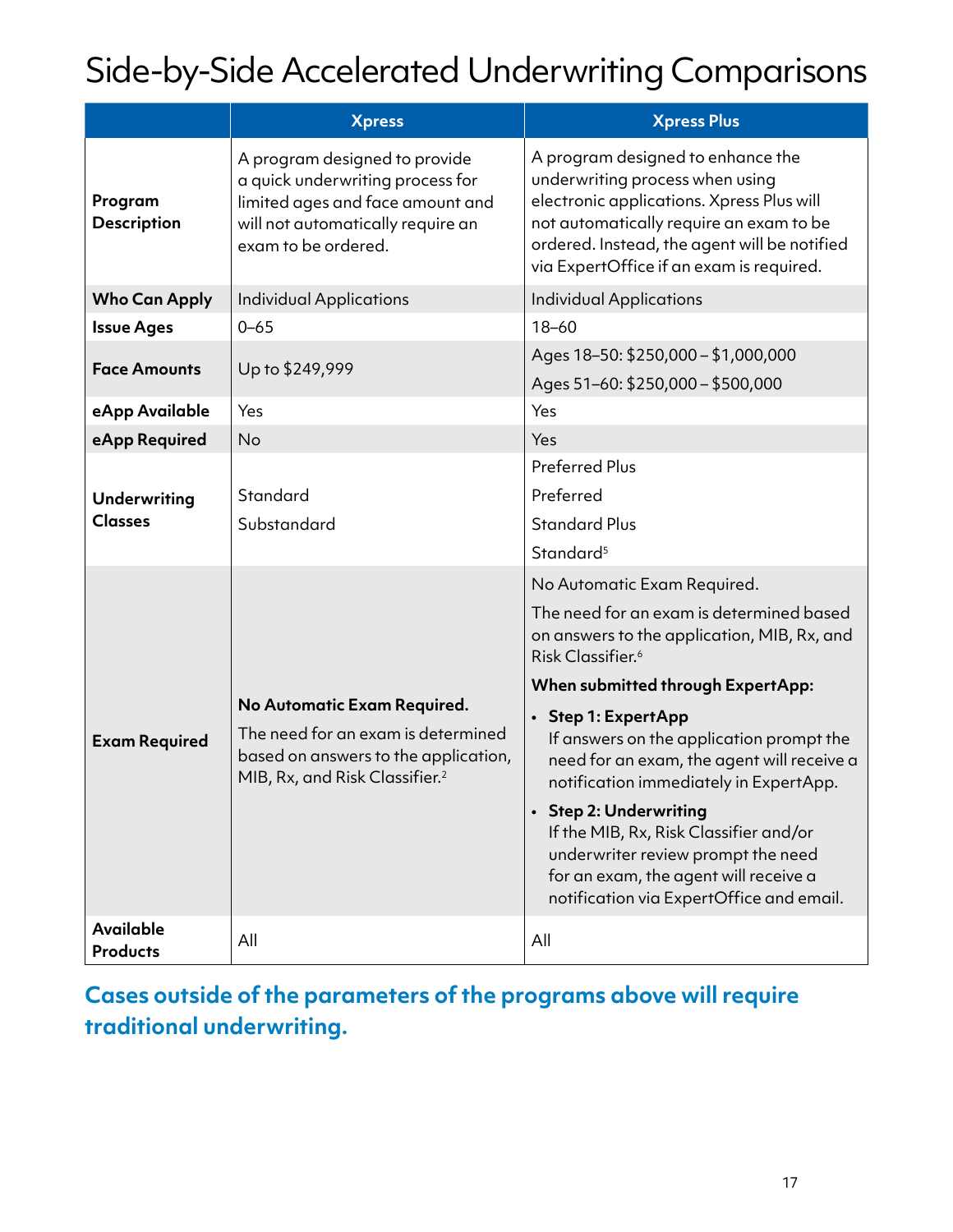## Xpress & Xpress Plus FAQs

#### **Q: What is the Xpress program?**

**A:** An underwriting program that is used to process applications for insured's age 65 or under and applying for a face amount of \$249,999 or less that is designed to speed up the underwriting process to allow for quicker issues and faster turnarounds. Xpress is available for both paper and electronic applications. No automatic exam is required. The need for an exam is determined based on answers to the application, MIB, Rx, and Risk Classifier. If an exam is required, the agent will receive a notification.

#### **Q: What is the Xpress Plus program?**

**A:** Xpress Plus is a new underwriting program that expedites the application process and saves your clients time and hassle by automating a portion of the underwriting process for applications submitted electronically. When you submit an individual application that is within the parameters of the Xpress Plus program, exams are not automatically required. The need for an exam is determined based on answers to the application, MIB, Rx, and Risk Classifier. If an exam is required, you will be notified, either immediately or via ExpertOffice.

If submitted through ExpertApp:

- If answers on the application prompt the need for an exam, the agent will receive a notification immediately in ExpertApp. The agent will then order the additional required exams.
- If the MIB, Rx, and/or Risk Classifier prompt the need for an exam, the agent will receive a notification via ExpertOffice and email. The agent will then order the additional required exams.

#### **Q: What is the Risk Classifier?**

- **A:** The Risk Classifier classifies risk by utilizing characteristics derived from public records and credit history. By using a Risk Classifier as part of the underwriting process, American National can avoid ordering exams and labs. This allows policies to be issued more quickly and, in turn, commissions are paid faster. And remember, even if the Risk Classifier is outside our parameters for accelerated underwriting, a client may still be eligible for life insurance, but additional exams may be required.
- **Q: Will you still use the Risk Classifier if my client is not in an accelerated underwriting program?**
- **A:** Yes, all applications for policies with a face amount of \$100,000 – \$1,000,000 will use the Risk Classifier.
- **Q: What products are underwritten using the Xpress and Xpress Plus Programs?**
- **A:** All individual life products issued by American National Insurance Company.
- **Q: What ages and face amounts are included in the Xpress program?**
- **A:** Ages 0–65: Up to \$249,999
- **Q: What ages and face amounts are included in the Xpress Plus program?**
- **A:** Ages 18–50: \$250,000 \$1,000,000 Ages 51–60: \$250,000 – \$500,000
- **Q: What underwriting classes are available for the Xpress program?**
- **A:** Standard and substandard.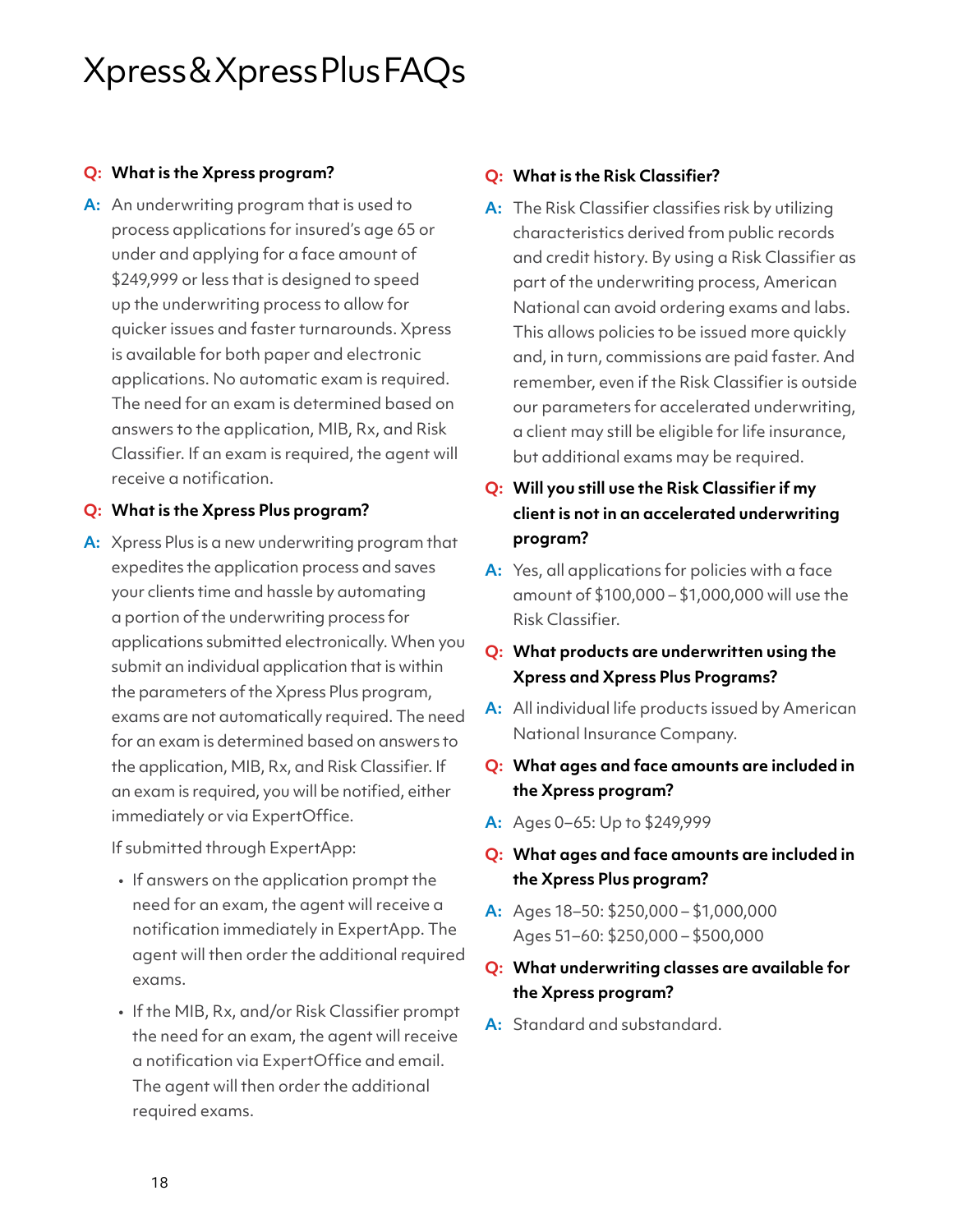#### **Q: What underwriting classes are available for the Xpress Plus program?**

**A:** Preferred Plus, Preferred, Standard Plus, Standard Cases rated substandard will be disqualified from the Xpress Plus program but are still eligible for issue with full underwriting.

#### **Q: Are the Xpress and Xpress Plus programs used only to underwrite electronic applications?**

**A:** Xpress Plus: Yes, electronic applications (ExpertApp) are required.

Xpress: No, paper and electronic applications are both accepted.

- **Q: Does American National still accept paper applications?**
- **A:** Yes. However, the Xpress Plus program requires an electronic application.
- **Q: What if my client's application does not meet the parameters of either the Xpress or Xpress Plus programs?**
- **A:** If American National is not able to issue a policy through the Xpress or Xpress Plus underwriting programs, we will offer traditional underwriting to the applicant.
- **Q: Will applications that require a medical exam still be eligible for preferred plus rates?**
- **A:** Yes. The requirement of a medical exam does not automatically eliminate the possibility of still obtaining a preferred plus rate class.
- **Q: If I know my client will not meet the parameters for the Xpress Plus program should I go ahead and order the exam and labs?**
- **A:** Yes, if your client is applying for more than \$249,999 of coverage and will be excluded for face amount, age, or one of the conditions listed on the program disqualification list

(see Underwriting Guidelines), you can expedite the application process by ordering the typical exam and labs as you would for traditional underwriting.

#### **Q: Are commissions affected?**

- **A:** Accelerated underwriting does not change any commission structure.
- **Q: What riders are available?**
- **A:** All riders are available when using the Xpress and Xpress Plus programs.

#### **Q: Is this Simplified Issue?**

**A:** No, Simplified Issue generally implies a short form application, non-medical underwriting with an accept/reject decision and in many cases, higher insurance premiums. Xpress and Xpress Plus require a full application while maintaining the ultimate goal of rapid underwriting decisions and competitive premiums. Simplified Issue programs have been consolidated/simplified, and Xpress Plus can be used in situations where the group does not meet the eligibility requirements for the Simplified Issue program.

#### **Q: Is this Guaranteed Issue Life Insurance?**

**A:** No. Xpress and Xpress Plus require underwriting to maintain competitive premiums. Guaranteed Issue programs have limited death benefits, a benefit waiting period, and higher premiums.

#### **Q: What application will be used and will there be sections that do not need to be completed?**

**A:** The standard full application will need to be completed in its entirety.

#### **Q: Is a tele-app required for Xpress or Xpress Plus?**

**A:** No.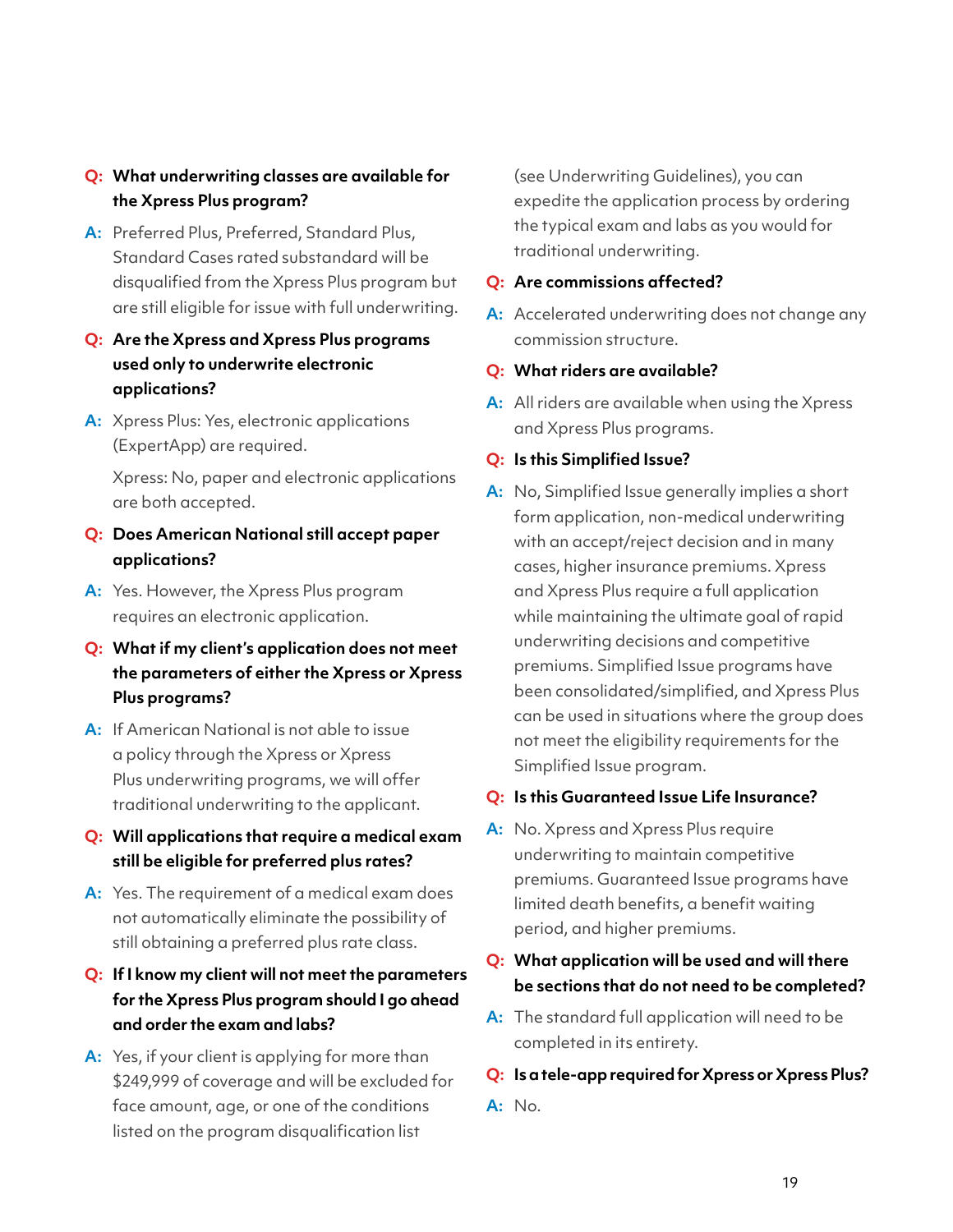# Common conditions that require additional Labs, Exams, and/or APS

Not all applications will be issued without additional exams. Common conditions that will require additional exams to be ordered are listed in the charts below.

| <b>Xpress Plus</b>                                                                                         | Exam/<br><b>Labs</b>      | <b>APS</b>           | <b>Xpress Plus</b>                                                 | Exam/<br><b>Labs</b>      | <b>APS</b> |
|------------------------------------------------------------------------------------------------------------|---------------------------|----------------------|--------------------------------------------------------------------|---------------------------|------------|
| Diabetes or Glucose Intolerance                                                                            | X                         |                      | Sleep Apnea                                                        | X                         |            |
| Hypertension (when any of the<br>following apply: diagnosed within 6<br>months, applicant is under age 35, |                           |                      | Criminal History that is not an<br>automatic decline.              | X                         |            |
| applicant requires > 2 medications<br>to control, or is undisclosed/                                       | $\mathsf{x}$              |                      | Driving History that is not an<br>automatic decline.               | X                         |            |
| suspected)<br><b>Heart Disease</b>                                                                         | X                         | X                    | Disability                                                         | X                         | X          |
|                                                                                                            |                           |                      | Unemployed - when specifically                                     |                           |            |
| <b>Renal Disease</b>                                                                                       | X                         | X                    | listed as such (does not apply to<br>homemaker)                    | X                         |            |
| Liver Disease                                                                                              | X                         | X                    | Over-insurance/Stacking                                            | X                         |            |
| Cancer                                                                                                     | X                         | X                    | Inforce/Applied with American                                      |                           |            |
| Substance Abuse                                                                                            | X                         | X                    | National and subsidiaries exceeds                                  | X                         |            |
| Marijuana Use                                                                                              | X                         |                      | our max limits for Xpress Plus                                     |                           |            |
| Cerebral Vascular Disease                                                                                  | X                         | X                    | <b>HIV</b>                                                         | X                         | X          |
| Peripheral Vascular Disease                                                                                | $\boldsymbol{\mathsf{X}}$ | X                    | Underweight                                                        | X                         | X          |
| <b>COPD</b>                                                                                                | X                         | X                    | Build Table 2 or higher                                            | X                         |            |
| <b>Barrett's Esophagus</b>                                                                                 | X                         | X                    | Other characteristics determined                                   | X                         |            |
| Crohn's Disease                                                                                            | X                         | X                    | using the Risk Classifier report are<br>outside our tolerance.     |                           |            |
| <b>Ulcerative Colitis</b>                                                                                  | X                         | X                    | Rx record not found and >50 years                                  | $\boldsymbol{\mathsf{X}}$ |            |
| Epilepsy/Seizure                                                                                           | X                         |                      | old                                                                |                           |            |
| Gastric Bypass/Lap Band                                                                                    | X                         |                      | Previous substandard or declined<br>case with American National or | X                         | X          |
| Lupus                                                                                                      | X                         | other company<br>X   |                                                                    |                           |            |
| Multiple Sclerosis                                                                                         | X                         | X                    | Parent or sibling death from<br>cardiovascular disease or stroke   | X                         |            |
| Parkinson's Disease                                                                                        | X                         | X<br>prior to age 60 |                                                                    |                           |            |
| <b>Rheumatoid Arthritis</b>                                                                                | $\boldsymbol{\mathsf{X}}$ |                      |                                                                    |                           |            |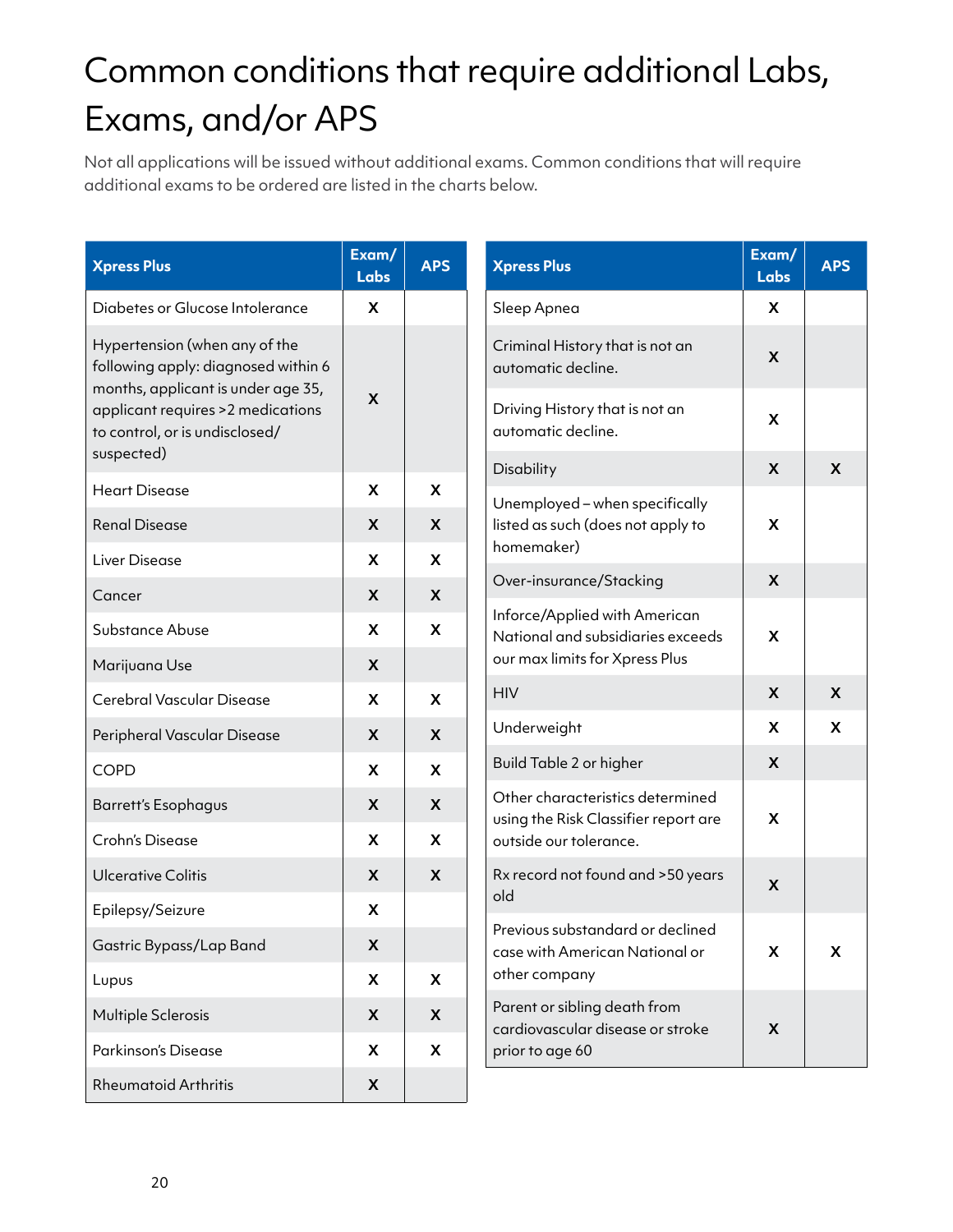| <b>Xpress Plus</b>                                                                                                                                                           | Exam/<br>Labs | <b>APS</b> |
|------------------------------------------------------------------------------------------------------------------------------------------------------------------------------|---------------|------------|
| Parent or sibling death from colon,<br>lung, melanoma, ovarian, or<br>prostate cancer prior to age 60                                                                        | X             |            |
| If labs completed in past 12<br>months for insurance purposes,<br>we will attempt to obtain those<br>requirements. If unable to obtain,<br>we will order our own exam, labs. | X             |            |
| Nondisclosure of material medical<br>history (including smoking/nicotine/<br>tobacco history)                                                                                | X             |            |

| <b>Xpress</b>                                                   | Exam/<br><b>Labs</b> | <b>APS</b> |
|-----------------------------------------------------------------|----------------------|------------|
| <b>Undisclosed Diabetes</b>                                     | X                    |            |
| Diabetes Requiring more than one<br>medication                  | X                    |            |
| Undisclosed ratable Obesity                                     | X                    |            |
| Hypertension age 35 and under                                   | X                    |            |
| Hypertension over age 35 requiring<br>three or more medications | x                    |            |
| Undisclosed Hypertension                                        | X                    |            |
| Heart Disease                                                   |                      | X          |
| Suspected kidney function<br>abnormality without diagnosis      | X                    |            |
| Kidney Disease                                                  |                      | X          |
| Liver Disease                                                   |                      | X          |

| <b>Xpress</b>                                                                                     | Exam/<br><b>Labs</b> | <b>APS</b> |
|---------------------------------------------------------------------------------------------------|----------------------|------------|
| Suspected Liver Enzyme elevations<br>without diagnosis                                            | X                    |            |
| Cancer                                                                                            |                      | X          |
| Substance Abuse                                                                                   | X                    | X          |
| Cerebral Vascular Disease                                                                         |                      | X          |
| Peripheral Vascular Disease                                                                       |                      | X          |
| <b>COPD</b>                                                                                       |                      | X          |
| <b>Barrett's Esophagus</b>                                                                        |                      | X          |
| <b>Crohn's Disease</b>                                                                            |                      | X          |
| Ulcerative Colitis                                                                                |                      | X          |
| Lupus                                                                                             |                      | X          |
| Multiple Sclerosis                                                                                |                      | X          |
| Parkinson's                                                                                       |                      | X          |
| <b>Criminal History</b>                                                                           | X                    |            |
| History of DUI in the past two years                                                              | X                    |            |
| Underweight                                                                                       | X                    |            |
| Other characteristics determined<br>using the Risk Classifier report are<br>outside our tolerance | X                    |            |
| Non Disclosure of material medical<br>history (including smoking, nicotine,<br>tobacco history)   | X                    |            |

Since each case is different, the underwriter reserves the right to order APS's or other requirements depending on the merits of each individual case.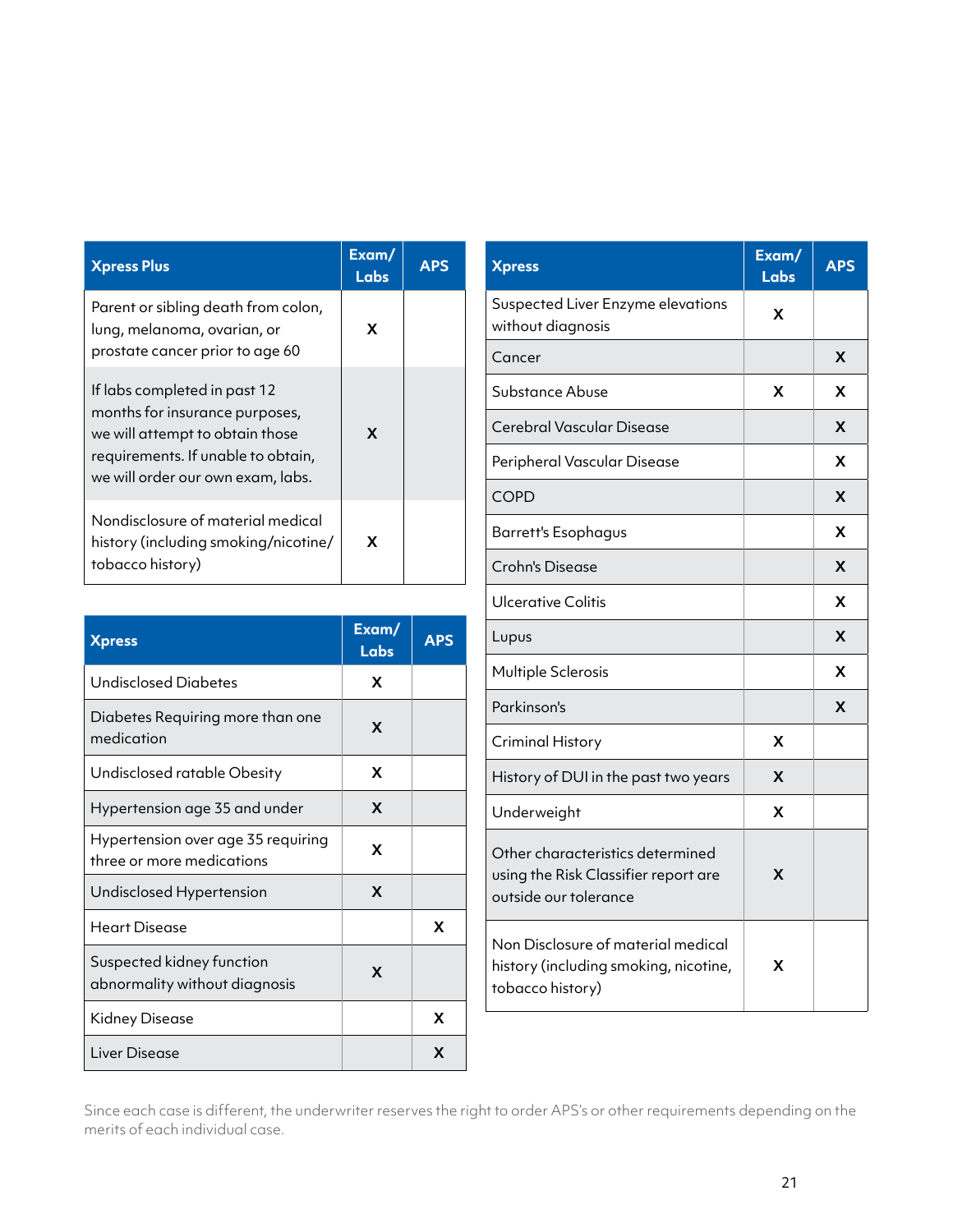# Underwriting Strengths

| <b>Preferred</b><br><b>Plus</b> | <b>Cigar and Smokeless Tobacco User</b><br>• Preferred Plus rates for occasional cigar and smokeless tobacco users.<br>• Two times a month or less and negative specimen.                                                                                                                |
|---------------------------------|------------------------------------------------------------------------------------------------------------------------------------------------------------------------------------------------------------------------------------------------------------------------------------------|
|                                 | <b>Sleep Apnea</b><br>Individuals with this condition who are well-controlled, compliant with treatment, and<br>have other favorable risk factors may receive preferred rates.                                                                                                           |
|                                 | <b>Mild Situational Depression or Anxiety</b><br>Mild situational depression and anxiety with favorable characteristics may receive<br>preferred rates.                                                                                                                                  |
|                                 | <b>Adult Attention Deficit Disorder</b><br>Individuals with this condition who are very well controlled and do not represent any<br>increased risk may receive preferred rates.                                                                                                          |
| <b>Preferred</b>                | <b>Preferred Exceptions</b><br>Our preferred guidelines require that we exclude preferred if there has been a death<br>from breast, colon, lung, ovarian, prostate cancer, or melanoma in parents or siblings<br>prior to the age of 60. We now allow for some exceptions for preferred: |
|                                 | • Colon Cancer: Allow one family history of colon cancer death prior to age 60 for<br>preferred rates if client has had a normal colonoscopy in the past 24 months (No<br>adenomatous polyps or ulcerations consistent with inflammatory bowel disease).<br>Limit to age 50+             |
|                                 | • Coronary Artery Disease: Allow for one family history of death from CAD before<br>age of 60 with a negative Stress EKG with good exercise tolerance (at least 8<br>METS) in the past 12 months. Limit to age 50+                                                                       |
|                                 | • Prostate Cancer: Allow a family history of prostate cancer if current PSA is <2.0 and<br>there has been a normal prostate exam in the past 24 months. Limit to age 50+                                                                                                                 |
| <b>Standard</b>                 | <b>Prostate Cancer</b><br>Ages 70+ with low grade prostate tumor treated with surgery may receive standard<br>plus rates with evidence of good follow-up and no other significant medical problems.                                                                                      |
| <b>Plus</b>                     | <b>Type 2 Diabetes</b><br>Type 2 diabetics' ages 50+ with good control and optimal control of other risk<br>factors (blood pressure, lipids, build) may receive Standard Plus rates on any<br>permanent product.                                                                         |
| <b>Standard</b>                 | <b>Coronary Artery Disease</b><br>Ages 70+ with single vessel (right coronary artery) disease and other favorable factors,<br>may receive standard rates.                                                                                                                                |
| <b>Family</b><br><b>History</b> | "Family history of cancer" only includes these cancers (breast, colon, lung, ovarian,<br>prostate, and melanoma).                                                                                                                                                                        |
| <b>Obesity</b>                  | Generous credits for individuals who have favorable risk factors such as optimal blood<br>pressure readings, favorable lipids, recent favorable stress testing or an EBCT.                                                                                                               |

Scenarios listed in the Underwriting Strengths section reflect the best possible case and individuals with such conditions are not guaranteed rates listed.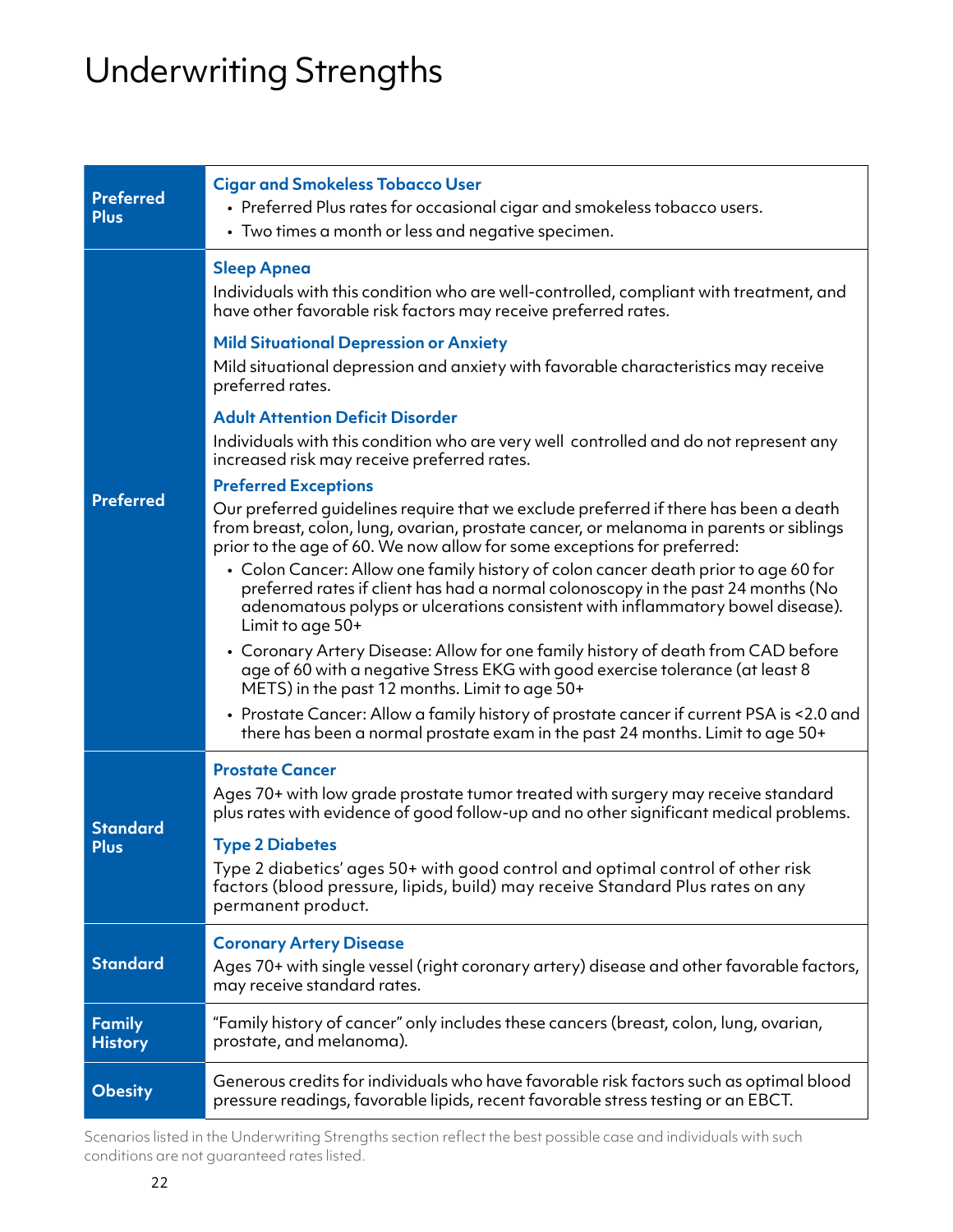## General Reinstatement Procedures

### **Applying for Reinstatement**

|                                                          | 1. Call customer service at 1-800-899-6806 to obtain the calculated reinstatement<br>premium amount.                                                                                                                                                                                                                                                                                      |
|----------------------------------------------------------|-------------------------------------------------------------------------------------------------------------------------------------------------------------------------------------------------------------------------------------------------------------------------------------------------------------------------------------------------------------------------------------------|
|                                                          | 2. Have the client complete a reinstatement form. This form varies by state and is<br>available at www.img.anicoweb.com.                                                                                                                                                                                                                                                                  |
|                                                          | 3. Submit reinstatement form and premium to American National                                                                                                                                                                                                                                                                                                                             |
| Policies with<br>original face<br>amounts<br>between \$1 | 4. American National's Underwriting team will review the application, if additional<br>requirements are needed, they will be ordered at this time. Note: Premium will be<br>returned to the client if any pending requirements are not received within 30 days<br>of request.                                                                                                             |
| and \$500,000                                            | 5. Once a reinstatement decision has been made, American National will send a<br>letter of either acceptance or decline to the client and the agent.                                                                                                                                                                                                                                      |
|                                                          | 6. If American National does not receive enough premium to reinstate, a letter will be<br>sent to the client (with an email to the agent). At that point, the client has 30 days to<br>send the difference of premium. Note: If premium is NOT received in 30 days, the file<br>is closed and the client will have to restart the reinstatement process.                                  |
|                                                          | 1. Do NOT submit a premium with application.                                                                                                                                                                                                                                                                                                                                              |
|                                                          | 2. Have the client complete a reinstatement form. This form varies by state and is<br>available at www.img.anicoweb.com                                                                                                                                                                                                                                                                   |
|                                                          | 3. Submit the reinstatement form to American National                                                                                                                                                                                                                                                                                                                                     |
| Policies with                                            | 4. American National's Underwriting team will review the application, if additional<br>requirements are needed, they will be ordered at this time. The file will be closed if<br>any pending requirements are not received within 30 days of request.                                                                                                                                     |
| original face<br>amounts of<br>\$500,001 or<br>higher    | 5. If the reinstatement is approved, American National will overnight a request for<br>premium to the client (and email the agent) along with a modification application,<br>which must be signed. If the reinstatement is declined, American National will send<br>a letter informing the client and the agent.                                                                          |
|                                                          | 6. The signed modification application and premium must be received by American<br>National within 30 days of the date the overnight envelope was delivered to the<br>client. Note: If the premium and application are NOT received in 30 days, the client<br>will have to complete a declaration of insurability and the premium may need to be<br>adjusted for additional underwriting. |
|                                                          | 7. If complete application and correct premium is received, American National will<br>send a letter of acceptance to the client and the agent.                                                                                                                                                                                                                                            |

### **Where to send Reinstatement Form and/or Premium**

| Mail                                                      | Overnight                                                             | Fax          |
|-----------------------------------------------------------|-----------------------------------------------------------------------|--------------|
| American National<br>PO Box 3257<br>Springfield MO, 65808 | American National<br>1949 E. Sunshine Street<br>Springfield MO, 65899 | 409-621-7505 |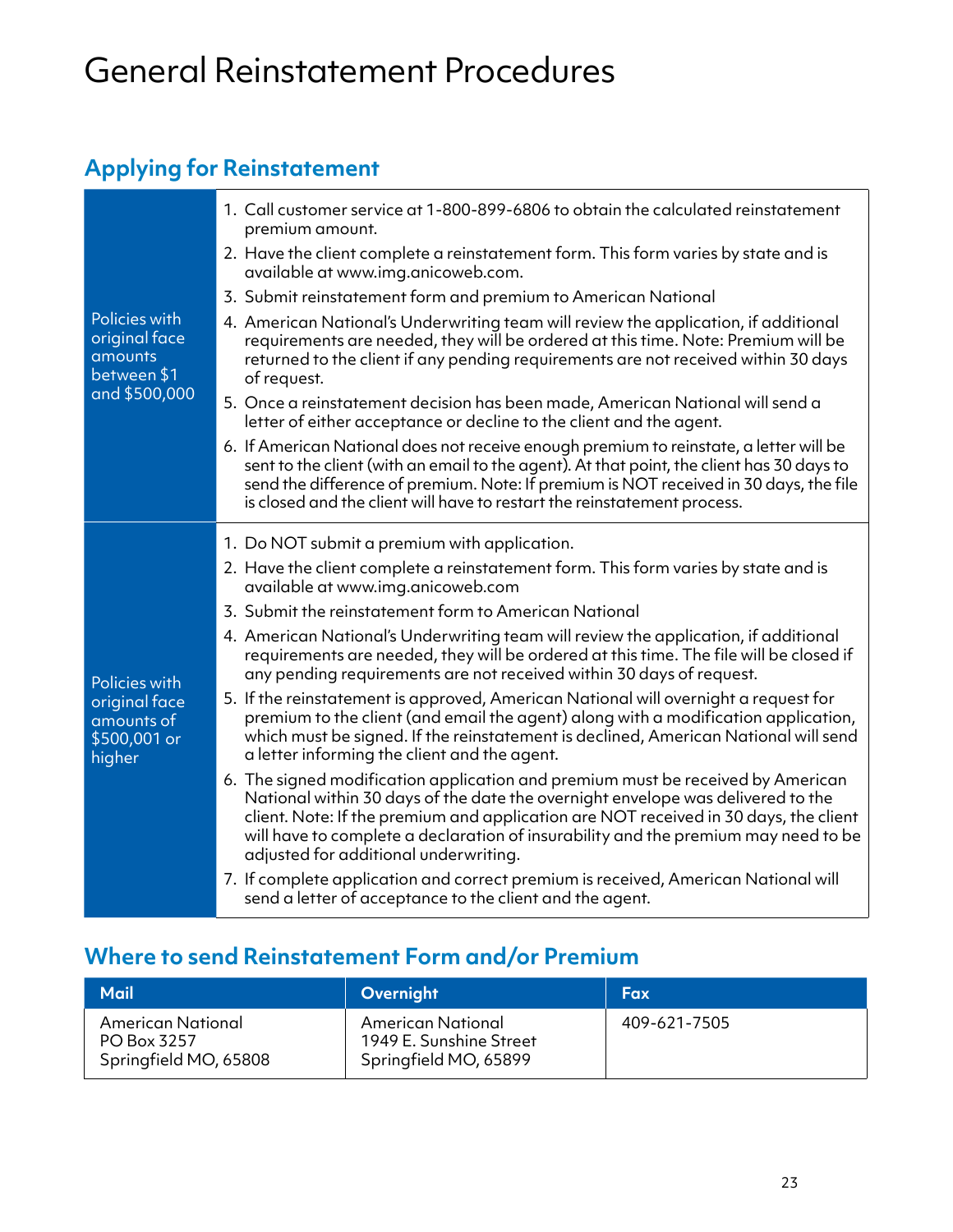

### **Service Turnaround and Expectations**

| Policies with<br>original face<br>amounts<br>between \$1<br>and \$500,000 | If the policy has been lapsed for <b>less than one year</b> and the insured has not had a<br>significant change in health:<br>. In Good Order: Typically, one week from the time the application is received to the<br>acceptance/approval letter being mailed.<br>• Not In Good Order: The typical reinstatement depends on the response time from<br>agent/client to receive the outstanding requirements. Average turnaround time is<br>less than two weeks to complete the reinstatement process.                                                                                                                                                                                                                                                                                                                                                                                                                                                                                                                                                     |
|---------------------------------------------------------------------------|-----------------------------------------------------------------------------------------------------------------------------------------------------------------------------------------------------------------------------------------------------------------------------------------------------------------------------------------------------------------------------------------------------------------------------------------------------------------------------------------------------------------------------------------------------------------------------------------------------------------------------------------------------------------------------------------------------------------------------------------------------------------------------------------------------------------------------------------------------------------------------------------------------------------------------------------------------------------------------------------------------------------------------------------------------------|
| Policies with<br>original face<br>amounts of<br>\$500,001 or<br>higher    | If the policy has been lapsed for less than six months:<br>. In Good Order: Typically, three weeks from the time the application is received to<br>the acceptance/approval letter being mailed.<br>• Not In Good Order: The typical reinstatement depends on the response time from<br>agent/client to receive the outstanding requirements. Average turnaround time is<br>approximately four weeks to complete the reinstatement process.<br>If the policy has been lapsed for <b>more than six months</b> :<br>• This situation involves the same process, underwriting time frames, as it would<br>for newly submitted life insurance cases. The underwriting process could take<br>up to a total of two to three weeks to order, receive, and analyze questionnaires<br>and medical records to render a decision. Then, there are the additional days it<br>takes to receive the reinstatement premiums and modification application back<br>from the client. Average turnaround is typically a month to perform the entire<br>reinstatement process. |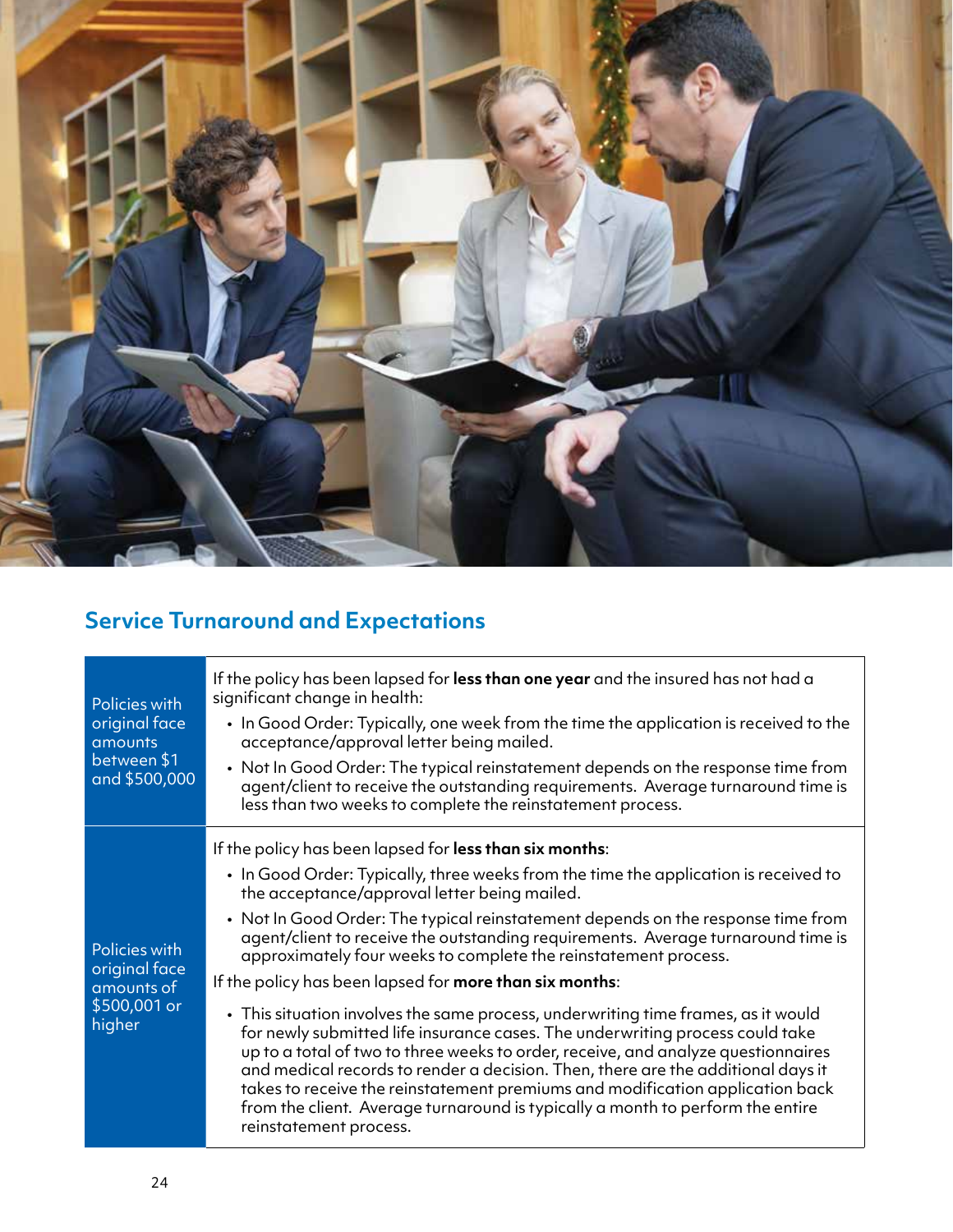### **Underwriting Requirements**

(Underwriter reserves the right to order requirements based on individual situations)

| Length of<br>Lapse | <b>Amount of Insurance</b> | <b>Underwriting Requirements</b><br>(Bold must be ordered by the agent)    |  |
|--------------------|----------------------------|----------------------------------------------------------------------------|--|
|                    | Up to \$100,000            | <b>Reinstatement Application</b>                                           |  |
| 90 Days<br>or Less | $$100,001 - $1,000,000$    | <b>Reinstatement Application, MIB</b>                                      |  |
|                    | $$1,000,000+$              | Reinstatement Application, MIB, Scriptcheck                                |  |
|                    | Up to \$1,000,000          | Reinstatement Application, MIB, Scriptcheck                                |  |
| 91 to 180<br>days  | $$1,000,000+$              | Reinstatement Application, MIB, Exam, Urine, Blood Profile,<br>Scriptcheck |  |
|                    | Up to \$500,000            | Reinstatement Application, MIB, Scriptcheck                                |  |
| 181 to<br>365 days | \$500,001 to \$1,000,000   | Reinstatement Application, MIB, Blood, Urine, Physical<br>Measurements     |  |
|                    | $$1,000,001 +$             | Reinstatement Application, MIB, Exam, Urine, Blood Profile,<br>Scriptcheck |  |
| 365<br>days+       | Up to \$250,000            | Reinstatement Application, MIB, Scriptcheck                                |  |
|                    | \$250,001 to \$1,000,000   | Reinstatement Application, MIB, Scriptcheck, Blood, Urine, Exam            |  |
|                    | $$1,000,0001$ and up       | Reinstatement Application, MIB, Scriptcheck, Blood, Urine, Exam            |  |

### **Other Underwriting Expectations**

| <b>Attending Physician</b>              | Normal new business age/amount requirements will be followed. APS may also                                                                                                                                                                          |
|-----------------------------------------|-----------------------------------------------------------------------------------------------------------------------------------------------------------------------------------------------------------------------------------------------------|
| <b>Statements</b>                       | be ordered at underwriter discretion.                                                                                                                                                                                                               |
| <b>Financial</b><br><b>Requirements</b> | If it is determined there is a MAJOR discrepancy between the original financials<br>and the financials provided on the Application for Reinstatement, it will be at<br>the underwriter's discretion if additional financial documents are required. |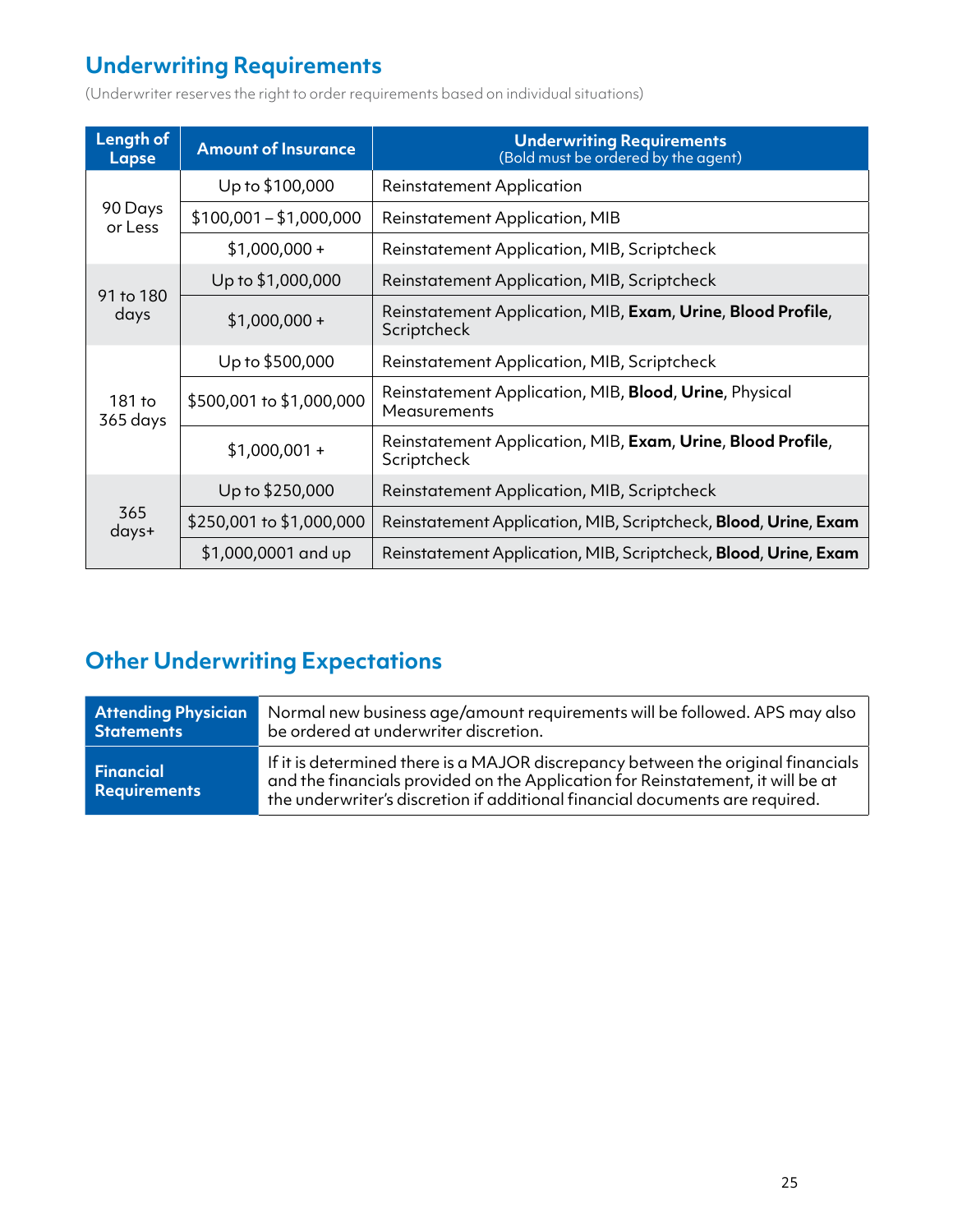# Impairment Guide

| <b>Impairment (Alphabetical)</b>                | <b>Rating</b>                                            | <b>Impairment (Alphabetical)</b>                          | <b>Rating</b>                          |
|-------------------------------------------------|----------------------------------------------------------|-----------------------------------------------------------|----------------------------------------|
| Acromegaly                                      | Table 4-8<br>Benign prostate hypertrophy                 |                                                           | Standard                               |
| Addison's disease                               | Standard - Table 3                                       | Berger's disease                                          | Table 2-8                              |
| ADD/ADHD                                        | Standard - Table 2                                       | Bicuspid aortic valve                                     | Standard - Table 8                     |
| AIDS or ARC                                     | Decline<br>Bigeminy                                      |                                                           | Standard - Table 8                     |
| Alcohol treatment then 2 years<br>sobriety      | <b>Bipolar mental illness</b><br>Standard - Table 8      |                                                           | Table $2 - 8$                          |
| Alpha1 Antitrypsin Def                          |                                                          | Bright's disease                                          | Standard - Decline                     |
| (no meds, good pulmonary,<br>favorable A1P, NS) | Standard                                                 | <b>Bronchiectasis</b><br>Bronchitis chronic               | Table 3 - Decline<br>Table 4 - Decline |
| Alzheimer's disease                             | Decline                                                  |                                                           | Standard - Table 4                     |
| Amyloidosis                                     | Standard - Decline                                       | Buerger's disease<br>Bundle branch block-                 |                                        |
| Amyotrophic lateral sclerosis                   | Decline                                                  | hemiblock or right                                        | Standard - Table 2                     |
| Anemia                                          | Standard - Decline                                       | Bundle branch block-left                                  | Table 4 - Decline                      |
| Aortic aneurysm                                 | Table 2 - Decline                                        | Cancer-two years after<br>treatment, no metastases, no    | Standard - Decline                     |
| Angina                                          | Standard - Decline                                       | recurrence                                                |                                        |
| Angioedema                                      | Standard                                                 | Cardiomyopathy                                            | Decline                                |
| Ankylosing spondylitis                          | Carotid bruit<br>Standard - Table 4                      |                                                           | Standard - Table 3                     |
| Anorexia nervosa                                | Celiac disease<br>Standard-Decline                       |                                                           | Standard - Table 4                     |
| Anxiety                                         | Standard - Table 2                                       | Cerebral palsy - gainfully<br>employed & no assistance in | Standard - Table 3                     |
| Aortic insufficiency                            | walking<br>Standard - Table 8                            |                                                           |                                        |
| Arteriosclerosis obliterans                     | Table 4 - Decline                                        | Cerebrovascular accident                                  | Table 4 - Decline                      |
| Arteriovenous malformations                     | <b>Charcot Marie Tooth disease</b><br>Standard - Decline |                                                           | Standard - Decline<br>Standard         |
| Arthritis – osteoarthritis                      | Standard                                                 | Cholecystitis-recovered                                   |                                        |
| Arthritis-rheumatoid or<br>psoriatic            | Standard - Table 6                                       | Standard<br>Cholelithiasis - no symptoms                  |                                        |
| Asbestosis                                      | Standard - Decline                                       | Christmas disease<br>(Factor IX deficiency)               | Table 2-8                              |
| Ascites                                         | Decline                                                  | Chronic Fatigue Syndrome                                  | Standard - Table 2                     |
| Asthma                                          | Standard - Table 4                                       | Chronic obstructive pulmonary<br>disease (COPD)           | Table 4 - Decline                      |
| Atrial fibrillation or flutter                  | Table 2 - Decline                                        | Chronic pain - regular                                    |                                        |
| Atrial septal defect                            | Standard - Decline                                       | narcotic use                                              | Table 4 - Decline                      |
| Atrioventricular block 1st and<br>2nd degree    | Standard - Table 2                                       | Chronic renal insufficiency /<br>failure                  | Decline                                |
| Atrioventricular block 3rd<br>degree-complete   | Cirrhosis<br>Table 4 - Decline                           |                                                           | Decline                                |
| Barlow's syndrome                               | Standard - Table 2                                       | Cocaine use - no use in past<br>three years               | Standard - Decline                     |
| Basal cell carcinoma                            | Standard                                                 | Colitis - not ulcerative & full                           | Standard                               |
| <b>Bells palsy</b>                              | Standard                                                 | recovery                                                  |                                        |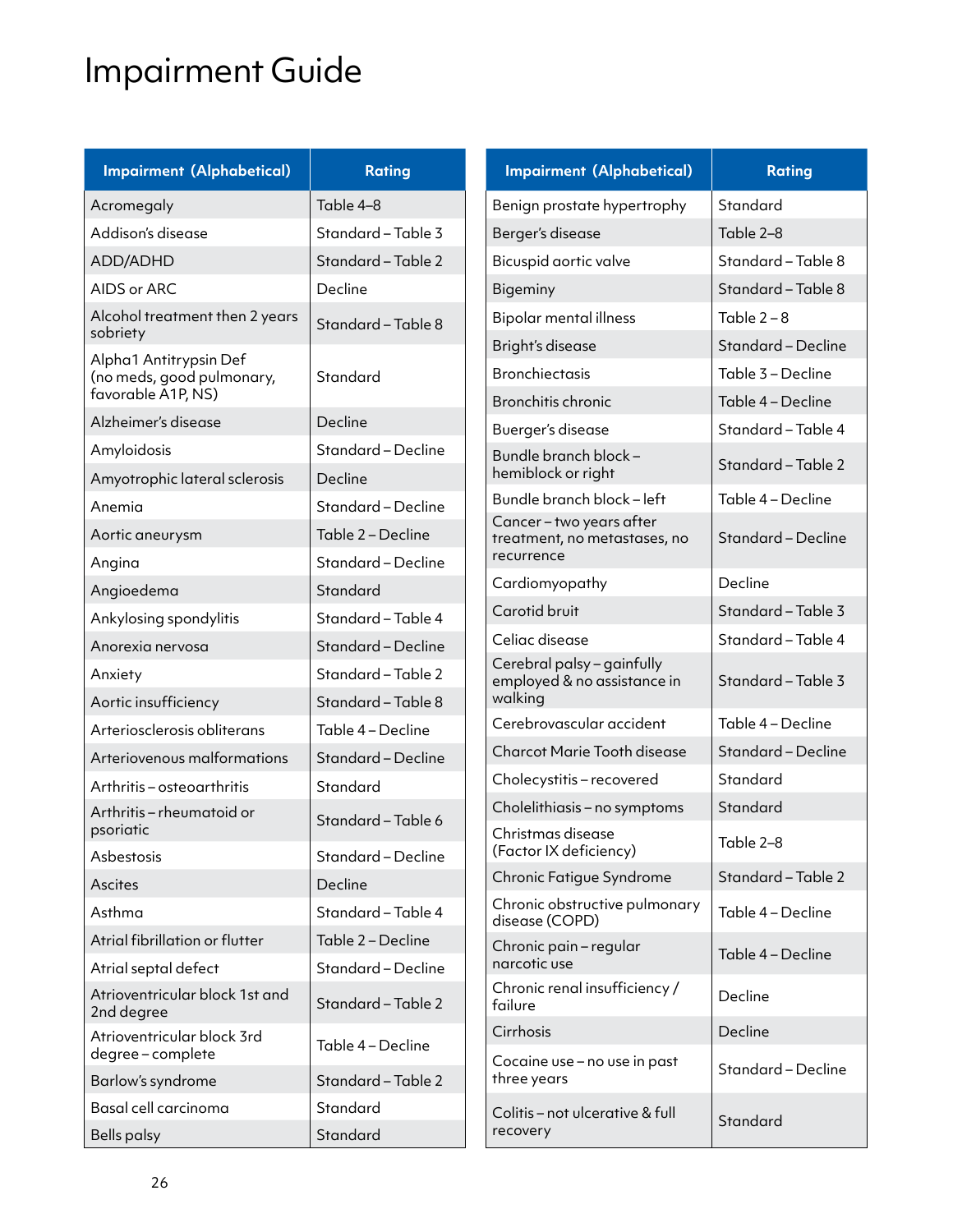| <b>Impairment (Alphabetical)</b>                            | <b>Rating</b>           |                               | <b>Impairment (Alphabetical)</b>                     | <b>Rating</b>               |
|-------------------------------------------------------------|-------------------------|-------------------------------|------------------------------------------------------|-----------------------------|
| Colon polyp(s) - benign                                     | Standard                |                               | Factor VII or IX Deficiency                          | Table 2 - Decline           |
| <b>Congestive Heart Failure</b>                             | Decline                 |                               | Fibrocystic breast disease                           | Standard                    |
| Cor Pulmonale                                               | Decline<br>Fibromyalgia |                               | Standard                                             |                             |
| Coronary artery disease -<br>bypass or stent                | Table 2 - Decline       |                               | Fibromuscular Dysplasia<br>(treated after 6 months)  | Standard - Table 2          |
| Costochondritis                                             | Standard                |                               | Gastric bypass - one year after                      | Standard - Table 3          |
| Crohn's disease                                             | Table 2-8               | surgery                       |                                                      | Standard                    |
| Cushing's syndrome                                          | Standard - Table 4      |                               | <b>GERD</b><br>Gestational diabetes-not              |                             |
| Cystic fibrosis                                             | Decline                 |                               | currently pregnant and normal                        | Standard                    |
| Cystitis                                                    | Standard                |                               | labs                                                 |                             |
| Deep Venous Thrombosis                                      | Standard                |                               | Gilbert's syndrome                                   | Standard                    |
| (two months after recovery)                                 |                         |                               | Glomerulonephritis                                   | Table 4 - Decline           |
| Dementia                                                    | Decline                 |                               | Graves' disease - controlled                         | Standard                    |
| Depression                                                  | Standard - Table 8      |                               | Guillain - Barre syndrome-<br>recovered no residuals | Standard                    |
| Diabetes - NS - dx <5 years -<br>age <50                    | Table $3 - 8$           |                               | Hashimoto's disease-                                 |                             |
| Diabetes - NS - dx <5 years -<br>age > 50                   | Standard - Table 4      |                               | controlled                                           | Standard                    |
| Diabetes - NS - dx > 5 years -<br>age <50                   | Table 4 - Decline       |                               | Heart attack<br>Hemochromatosis - six months         | Table 4 - Decline           |
| Diabetes - NS - dx > 5 years -<br>age > 50                  | Table $2-6$             |                               | after dx well controlled                             | Standard - Table 4          |
| <b>Dialysis</b>                                             | Decline                 |                               | Hemophilia                                           | Table 2 - Decline           |
| Discoid lupus (more than one<br>year after clear diagnosis) | Standard                |                               | <b>Hematemesis</b><br>(unresolved or unexplained)    | Decline                     |
| Diverticulitis/Diverticulosis-<br>recovered                 | Standard                |                               | Hematochezia<br>(fully investigated and benign)      | Standard                    |
| Down's syndrome                                             | Decline                 |                               | Hematuria (resolved or no                            |                             |
| Drug abuse or addiction-                                    |                         |                               | genitourinary disease)                               | Standard                    |
| no drug use in three years                                  | Standard - Table 8      |                               | Hemoptysis                                           | Decline                     |
| Eclampsia-recovered                                         | Standard                |                               | (unresolved or unexplained)                          |                             |
| Emphysema                                                   | Table 4 - Decline       |                               | Hepatitis A - recovered                              | Standard                    |
| Encephalitis - recovery no<br>residuals                     | Standard                |                               | Hepatitis B - no acute<br>symptoms                   | Standard - Table 8          |
| Endocarditis - recovered no<br>residuals                    | Standard                | Hepatitis C-no acute symptoms |                                                      | Table 2 - Decline           |
| Epilepsy                                                    | Standard - Decline      |                               | Hirschsprung's disease-<br>surgically corrected      | Standard                    |
| Erythema nodosum-<br>recovered                              | Standard                |                               | Histoplasmosis                                       | Standard - Table 2          |
| Esophageal varices                                          | Decline                 | <b>HIV</b>                    |                                                      | Individual<br>Consideration |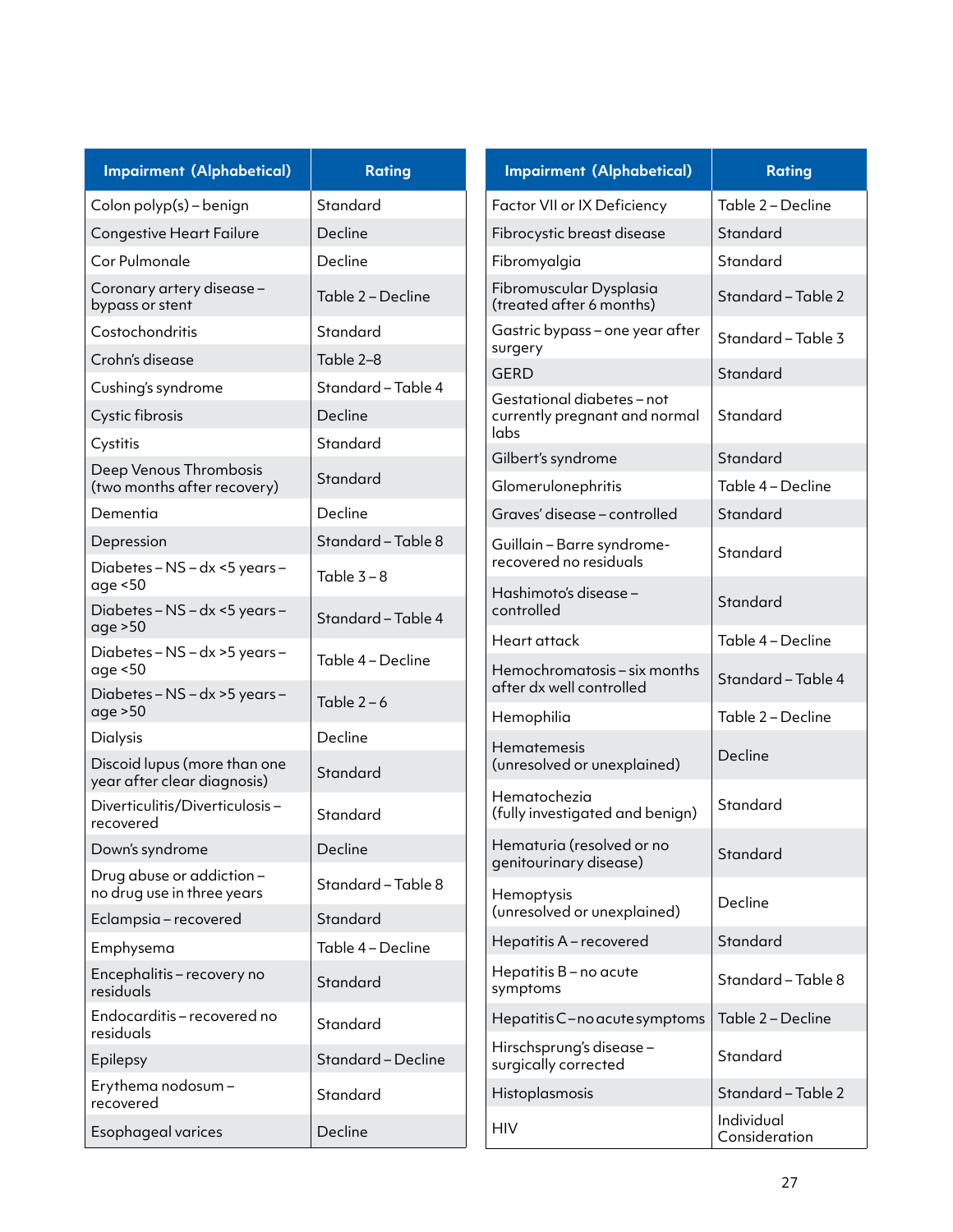# Impairment Guide

| <b>Impairment (Alphabetical)</b>                               | <b>Rating</b>                                                                        | <b>Impairment (Alphabetical)</b>                          | <b>Rating</b>                 |
|----------------------------------------------------------------|--------------------------------------------------------------------------------------|-----------------------------------------------------------|-------------------------------|
| Hodgkin's disease - postpone<br>one to five years depending on | Table 2 - Decline                                                                    | Melena<br>(unresolved or unexplained)                     | Decline                       |
| Stage<br>Huntington's chorea                                   | Decline                                                                              | Meniere's Disease<br>Standard<br>(controlled or resolved) |                               |
| Hydrocephalus                                                  | Table 2-8                                                                            | Meningitis (fully recovered<br>without complications)     | Standard                      |
| Hyperglycemia-medically<br>monitored and not diabetes          | Standard                                                                             | Migraines (fully evaluated)                               | Standard                      |
| Hyperlipidemia-controlled                                      | Standard                                                                             | Mitral insufficiency or<br>regurgitation                  | Standard - Decline            |
| Hypertension - controlled                                      | Standard                                                                             | Mitral Valve Prolapse                                     | Standard                      |
| Hyperthyroidism or<br>hypothyroidism                           | Standard                                                                             | Monoclonal Gammopathy or<br>MGUS (after two years stable  | Table 2 - Table 4             |
| Hypoglycemia                                                   | Standard                                                                             | labs)                                                     |                               |
| Idiopathic Hypertrophic Sub<br>Aortic Stenosis                 | Table 4 - Decline                                                                    | Mononucleosis (recovered)                                 | Standard                      |
| <b>Ileitis</b>                                                 | Standard - Table 8                                                                   | Motor Neuron Disease                                      | Decline                       |
| Intermittent claudication                                      | Table - Decline                                                                      | Multiple Sclerosis                                        | Table 2 - Decline             |
| Irritable Bowel Syndrome                                       | Muscular Dystrophy<br>Standard<br>Myasthenia Gravis<br>Table 2 - Table 8             |                                                           | Standard - Decline            |
|                                                                |                                                                                      |                                                           | Standard - Decline            |
| Inflammatory Bowel Disease                                     | Decline                                                                              | Myelofibrosis                                             | Decline                       |
| Kaposi's sarcoma                                               |                                                                                      | Myeloma                                                   | Decline                       |
| Kidney stones                                                  | Standard                                                                             | Myeloproliferative Disorders                              | Table 2 - Decline             |
| Labyrinthitis<br>Left Anterior Hemiblock                       | Standard<br>Standard                                                                 | <b>Myocardial Bridging</b>                                | Standard                      |
| Left Posterior Hemiblock                                       | Standard                                                                             | (asymptomatic)                                            | Table 4 - Decline             |
| Legionnaire's Disease                                          |                                                                                      | Myocardial Infarction<br>Myocarditis (single incident,    |                               |
| (full recovery)                                                | Standard                                                                             | one year full recovery)                                   | Standard                      |
| Leukemia (five years after end<br>of treatment)                | Table 4 - Decline                                                                    | Myositis (chronic or progressive)                         | Decline                       |
| Lyme Disease (full recovery)                                   | Standard                                                                             | Narcolepsy                                                | Standard - Table 4            |
| Lymphoma – postpone one to                                     |                                                                                      | Nephritis                                                 | Standard - Decline            |
| five years depending on stage                                  | Table 4 - Decline                                                                    | <b>Neuritis</b>                                           | Standard - Table 2            |
| Mallory-Weiss Syndrome<br>(currently under treatment)          | Decline                                                                              | Neuropathy                                                | Standard - Table 4<br>Decline |
| Marfan's Syndrome (no cardiac<br>or vascular impairments)      | Table 2-Table 8                                                                      | Organic Brain Syndrome<br>Osteomyelitis (chronic stable,  |                               |
|                                                                | Standard non-                                                                        | not progressive)                                          | Table 2 - Table 4             |
| Marijuana Use (infrequent and                                  | nicotine (if no use of<br>nicotine for past 12<br>months) - Table 4<br>non-nicotine. | Osteoporosis                                              | Standard                      |
| no criminal record)                                            |                                                                                      | Pacemaker                                                 | Table 2 - Decline             |
| Melanoma (complete excision<br>and established pathology)      | Standard - Decline                                                                   | Paget's Disease of Bone<br>(not progressive)              | Standard                      |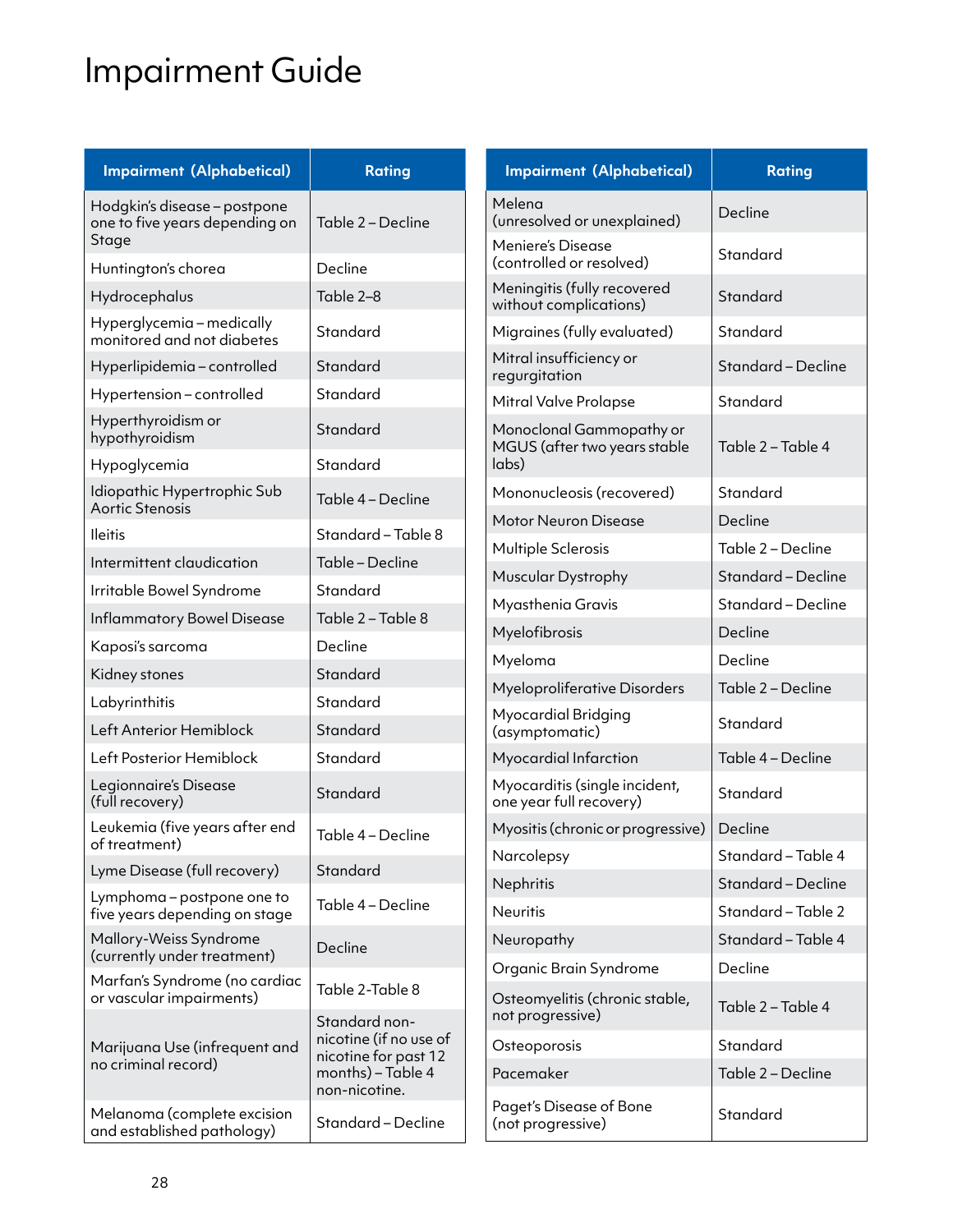| <b>Impairment (Alphabetical)</b>                                        | <b>Impairment (Alphabetical)</b><br><b>Rating</b>                      |             | <b>Rating</b>                                                     |                    |
|-------------------------------------------------------------------------|------------------------------------------------------------------------|-------------|-------------------------------------------------------------------|--------------------|
| Palpitations                                                            | Renal Transplant<br>Standard                                           |             | Decline                                                           |                    |
| (normal cardiac workup)                                                 |                                                                        |             | Restless Leg Syndrome                                             | Standard           |
| Pancreatitis<br>(chronic or recurrent)                                  | Decline<br>Right Bundle Branch Block                                   |             | Standard                                                          |                    |
| Paraplegia                                                              | Table 6 - Decline                                                      |             | Rheumatic Fever (full recovery<br>no cardiac residuals)           | Standard           |
| Parkinson's Disease                                                     | Table 2 - Decline                                                      |             | <b>Rheumatoid Arthritis</b>                                       | Standard - Table 6 |
| <b>Patent Ductus Arteriosus</b><br>(surgically corrected)               | Standard<br>Sarcoidosis (lungs/skin only<br>and remission six months)  |             | Standard                                                          |                    |
| Pericarditis (full recovery)                                            | Standard                                                               |             | Schizophrenia                                                     | Decline            |
| Peripheral Vascular Disease<br>(non-smoker)                             | Standard - Table 4                                                     |             | Scleroderma (skin only, two<br>years after diagnosis)             | Standard           |
| Phlebitis (full recovery)                                               | Standard                                                               |             | <b>Sclerosing Cholangitis</b>                                     | Decline            |
| Plasma Cell Disorder (two years<br>after diagnosis, stable labs)        | Table 2 – Decline                                                      |             | Sickle Cell Disease (normal CBC,<br>no hospitalizations past five | Table 3 - Decline  |
| Poliomyelitis<br>(stable no wheelchair)                                 | Standard - Table 3                                                     | years)      |                                                                   |                    |
| Polycystic Kidney Disease                                               | Sickle cell trait<br>Table 2 – Decline                                 |             | Standard                                                          |                    |
| Polycythemia (diagnosed two<br>years, stable CBC)                       | Sjogren's Syndrome<br>Table 2 – Table 6<br>Sleep apnea (treated)       |             | Standard<br>Standard - Table 3                                    |                    |
| Polymyositis                                                            | Standard - Decline<br>Spina Bifida (asymptomatic)                      |             | Standard                                                          |                    |
| Polyp (benign pathology)                                                | Standard                                                               |             | Spina Bifida (symptomatic)                                        | Table 4 - Decline  |
| Post-Polio Syndrome<br>(stable no wheelchair)                           | Standard - Table 3                                                     |             | Stroke (after first year)                                         | Table 4 - Decline  |
| Post-Traumatic Stress Disorder                                          | Standard - Table 6                                                     |             | Suicide attempt (after first year)                                | Flat extra \$5/M   |
| Prostatitis (treated)                                                   | Suicide attempts<br>Standard<br>(two years after last)                 |             |                                                                   | Table 4 - Decline  |
| Proteinuria                                                             | Standard - Decline                                                     |             | Systemic Lupus Erythematosus                                      | Table 2-Table 8    |
| Psoriasis                                                               | Standard                                                               | Tachycardia | (cardiac workup neg)                                              | Standard - Table 2 |
| Psoriatic Arthritis                                                     | Standard - Table 6                                                     |             | <b>Transient Ischemic Attack</b>                                  |                    |
| Pulmonary Embolism<br>(after six months full recovery)                  | Standard - Table 4                                                     |             | (after six months)<br>Tremor (negative neurological               | Table 3-Table 6    |
| Pulmonary Hypertension                                                  | Decline                                                                | evaluation) |                                                                   | Standard           |
| Pyelonephritis (full recovery)                                          | Standard                                                               |             | <b>Ulcerative Colitis</b>                                         | Table 2 - Table 8  |
| Quadriplegia                                                            | Decline                                                                |             | Varicose veins                                                    | Standard           |
| <b>Regional Enteritis</b>                                               | Vertigo (after neurological<br>Table 2 - Table 8<br>evaluation)        |             | Standard                                                          |                    |
| <b>Renal Artery Stenosis</b><br>(six months after treatment,<br>no HTN) | Ventricular Septal Defect<br>Standard - Table 3<br>(no surgery needed) |             | Standard - Table 4                                                |                    |
| <b>Renal Dialysis</b>                                                   | Wolff-Parkinson-White (WPW)<br>Decline                                 |             | Standard                                                          |                    |
| Renal Insufficiency / Failure                                           | Decline                                                                |             | Xeroderma Pigmentosum                                             | Decline            |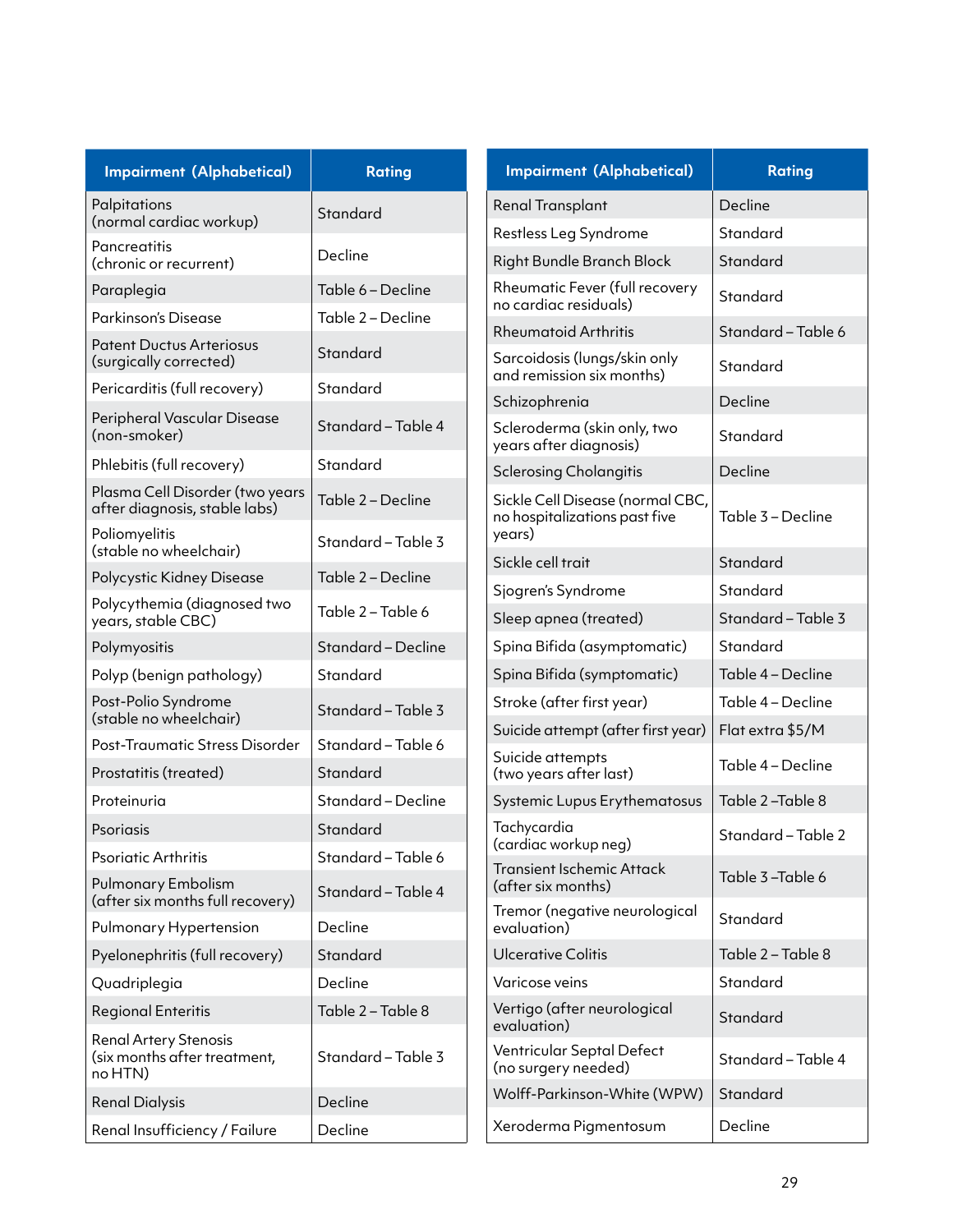# Foreign Nationals Living in the U.S. Guidelines

**In order to comply with anti-laundering requirements and manage underwriting risk, American National has established the following guidelines for foreign nationals.**

| <b>Green Card</b><br>(Permanent<br><b>Resident Card)</b> | • An individual who is a permanent resident and is a green card holder is an acceptable<br>underwriting risk.<br>• The application and requirements must be completed in the U.S. in the jurisdictions in which<br>the agent and American National is licensed and in which the applicant is residing or has a<br>substantial connection. The billing address and owner address must be in the U.S.                                                                                                                                                                                                                                                                                                                                                                                                                                                                                                                                                                                                                                                                                                                                                                                                                                                                                                                                                                                                                                                                                                                                                                 |  |  |  |
|----------------------------------------------------------|---------------------------------------------------------------------------------------------------------------------------------------------------------------------------------------------------------------------------------------------------------------------------------------------------------------------------------------------------------------------------------------------------------------------------------------------------------------------------------------------------------------------------------------------------------------------------------------------------------------------------------------------------------------------------------------------------------------------------------------------------------------------------------------------------------------------------------------------------------------------------------------------------------------------------------------------------------------------------------------------------------------------------------------------------------------------------------------------------------------------------------------------------------------------------------------------------------------------------------------------------------------------------------------------------------------------------------------------------------------------------------------------------------------------------------------------------------------------------------------------------------------------------------------------------------------------|--|--|--|
| <b>Canadian</b><br><b>Citizens</b>                       | • A copy of the permanent resident card (green card) is required.<br>• Canadian citizens in the U.S. on a passport can be considered if they have strong ties to<br>the U.S. - 2nd home or business in the U.S.<br>• Application and requirements must be completed in the U.S. in the jurisdictions in which<br>the agent and American National is licensed and in which the applicant is residing or has<br>a substantial connection. The billing address and owner address must be in the U.S.                                                                                                                                                                                                                                                                                                                                                                                                                                                                                                                                                                                                                                                                                                                                                                                                                                                                                                                                                                                                                                                                   |  |  |  |
| <b>VISAs</b>                                             | Individuals who have been in the U.S typically for 1 year and have stable employment can<br>$\bullet$<br>be considered if they have one of the following Visas:<br>$H1-B$<br>Foreign workers in specialty occupations<br>$H-4$<br>Spouse of H-1<br>$E-3$<br>Australia specialty occupations<br>$L-1A$<br>Executive/managerial<br>$L-1B$<br>Special knowledge<br>$L-2$<br>Spouse of L-1<br>Spouse, child, fiancée of U.S. citizen<br>$K-1, 2, 3, 4$<br>$V-1, 2, 3$<br>Spouse/unmarried child of permanent resident<br>$E-1,2$<br><b>Treaty traders</b><br>$G-1, 2, 3, 4, 5$<br>Designated international organization's employees and NATO<br>Military personnel of a foreign country stationed in the US<br>Nato-1,2,3, & 7<br>• Application and requirements must be completed in the U.S. in the jurisdictions in which<br>the agent and American National is licensed and in which the applicant is residing or has<br>a substantial connection. The billing address and owner address must be in the U.S.<br>• A copy of the Visa showing type and date of entry in the U.S. is required.<br>• Country of origin must be considered a standard risk (see next page).<br>• An Inspection is required if the proposed insured has been in U.S. less than 3 years.<br>Individuals under the age of 25 or over age 70 must go facultative.<br>• Amounts \$500,000 or greater or individuals who spend less than 3 months out of the year<br>in the U.S. must go facultative.<br>• Proposed insured/owner must have a social security number or ITIN. If the proposed |  |  |  |
|                                                          | number is required.<br>. No political figures, judges, military, journalists, sports figures, entertainers, police force,<br>trade union officials, missionaries.<br>• Non-working spouse and dependents will not be provided coverage unless the main visa<br>holder (wage-earner) is properly insured. Amounts may be limited on the non-working<br>spouse or dependent.                                                                                                                                                                                                                                                                                                                                                                                                                                                                                                                                                                                                                                                                                                                                                                                                                                                                                                                                                                                                                                                                                                                                                                                          |  |  |  |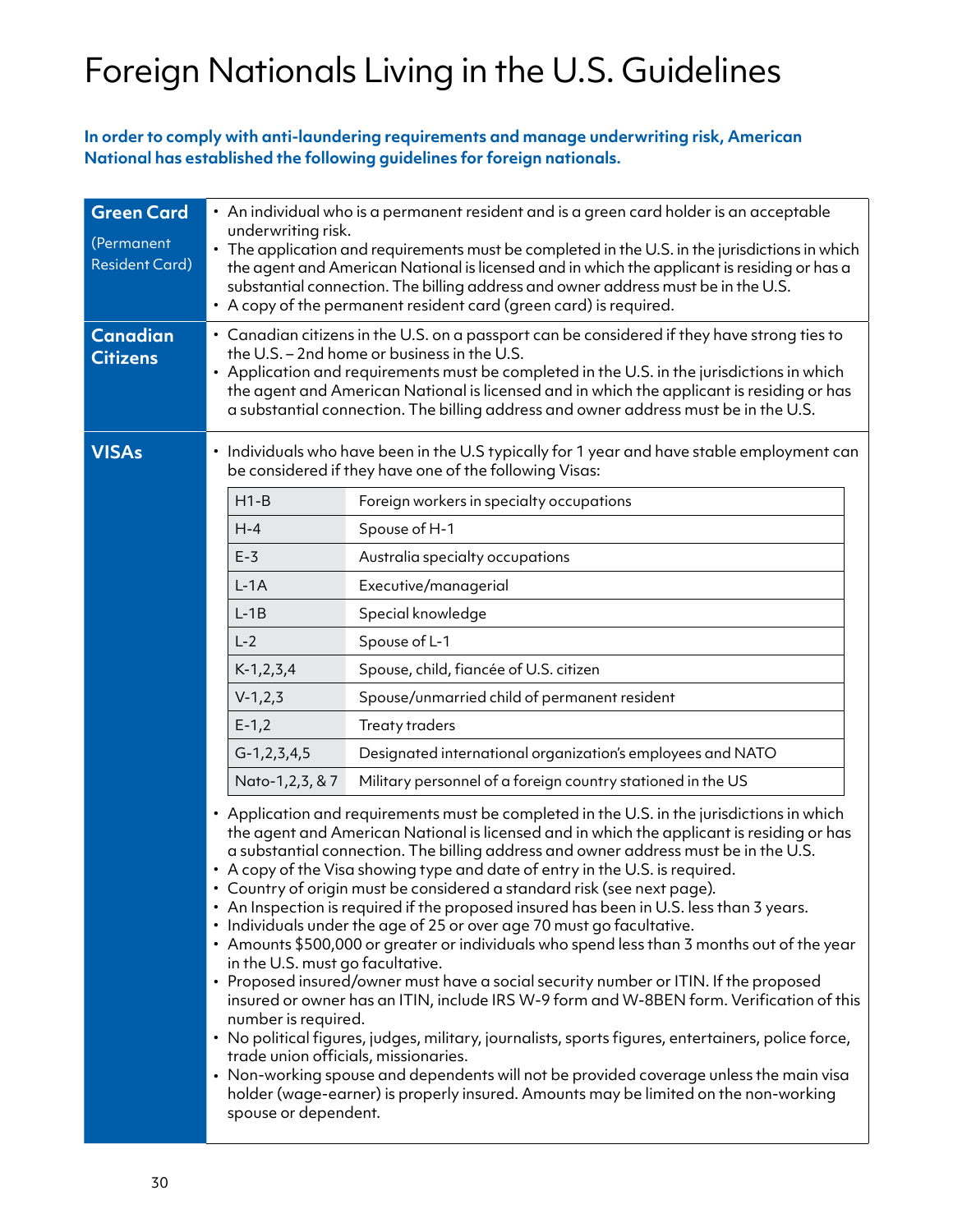| <b>VISAs</b><br>Continued                                                                                                                                                                                   | • Preferred Plus available if otherwise qualifies<br>· Foreign Travel Questionnaire required if travel question is answered "yes" on application (not<br>applicable in Florida)<br>• Stable employment<br>• Have significant legitimate interests in the US including property or business ownership<br>• Established bank account<br>• Typically needs to be legally residing in the US continuously over one year. All others would<br>be Individual Consideration<br>• APS required on all amounts exceeding \$1,000,000<br>• POLICY OWNER, PROPOSED INSURED, OR BENEFICIARY CANNOT BE A CITIZEN OF OR<br>RESIDE IN A COUNTRY SUBJECT TO OFAC SANCTIONS. FOR CURRENT INFORMATION,<br>REFER TO OFAC WEBSITE:<br>http://www.treasury.gov/resource-center/sanctions/Programs/Pages/Programs.aspx |                                                                                                                                                                                                                                                                                                                                                                                                                                         |                                                                                                                                                                                                                                                                                                                                                                                                                                                                                                       |  |
|-------------------------------------------------------------------------------------------------------------------------------------------------------------------------------------------------------------|--------------------------------------------------------------------------------------------------------------------------------------------------------------------------------------------------------------------------------------------------------------------------------------------------------------------------------------------------------------------------------------------------------------------------------------------------------------------------------------------------------------------------------------------------------------------------------------------------------------------------------------------------------------------------------------------------------------------------------------------------------------------------------------------------|-----------------------------------------------------------------------------------------------------------------------------------------------------------------------------------------------------------------------------------------------------------------------------------------------------------------------------------------------------------------------------------------------------------------------------------------|-------------------------------------------------------------------------------------------------------------------------------------------------------------------------------------------------------------------------------------------------------------------------------------------------------------------------------------------------------------------------------------------------------------------------------------------------------------------------------------------------------|--|
| <b>Standard</b><br><b>Risk</b><br><b>Countries</b><br>As of<br>01/01/2020.<br>Countries<br>are subject<br>to change<br>due to rapidly<br>changing<br>political<br>and/or<br>environmental<br>circumstances. | • Albania<br>• American Samoa<br>• Andorra<br>• Anguilla<br>• Antigua Barbuda<br>• Argentina<br>• Aruba<br>• Australia<br>• Austria<br>• Bahrain<br><b>Barbados</b><br>Belarus<br>Belgium<br>$\bullet$<br>Bermuda<br>• Brunei<br>Bulgaria<br>Canada<br>Canary Islands<br>• Cayman Islands<br>Chile<br>• Costa Rica<br>Croatia<br>$\bullet$<br>Cyprus<br>$\bullet$<br>Czech Republic<br>Denmark<br>$\bullet$<br>Dominica<br>• Estonia<br><b>Falkland Islands</b><br>Finland<br>• France                                                                                                                                                                                                                                                                                                           | • French Polynesia<br>• Germany<br>• Greece<br>• Greenland<br>• Grenada<br>• Guadeloupe<br>• Guam<br>• Hong Kong<br>• Hungary<br>· Iceland<br>• Ireland<br>• Israel (excluding West<br>Bank & Gaza Strip)<br>• Italy<br>• Japan<br>Jordan<br>• Kuwait<br>• Latvia<br>• Liechtenstein<br>• Lithuania<br>• Luxembourg<br>Macau<br>Macedonia<br>Malta<br>Marshall Islands<br>Martinique<br>Mexico<br>Monaco<br>Montenegro<br>• Netherlands | • New Caledonia<br>New Zealand<br>• Norway<br>• Oman<br>• Palau<br>• Poland<br>• Portugal<br>• Qatar<br>• Romania<br>• Saint Kitts and Nevis<br>Saint Lucia<br>• Saint Martin<br>• Saint Vincent and The<br>Grenadines<br>• Samoa<br>• Serbia<br>• Singapore<br>· Slovakia<br>· Slovenia<br>• South Korea<br>• Spain<br>• Sweden<br>• Switzerland<br>• Taiwan<br><b>Turks and Caicos Islands</b><br>• United Arab Emirates<br>• United Kingdom<br>• Uruguay<br>• Virgin Islands (U.S. and<br>British) |  |